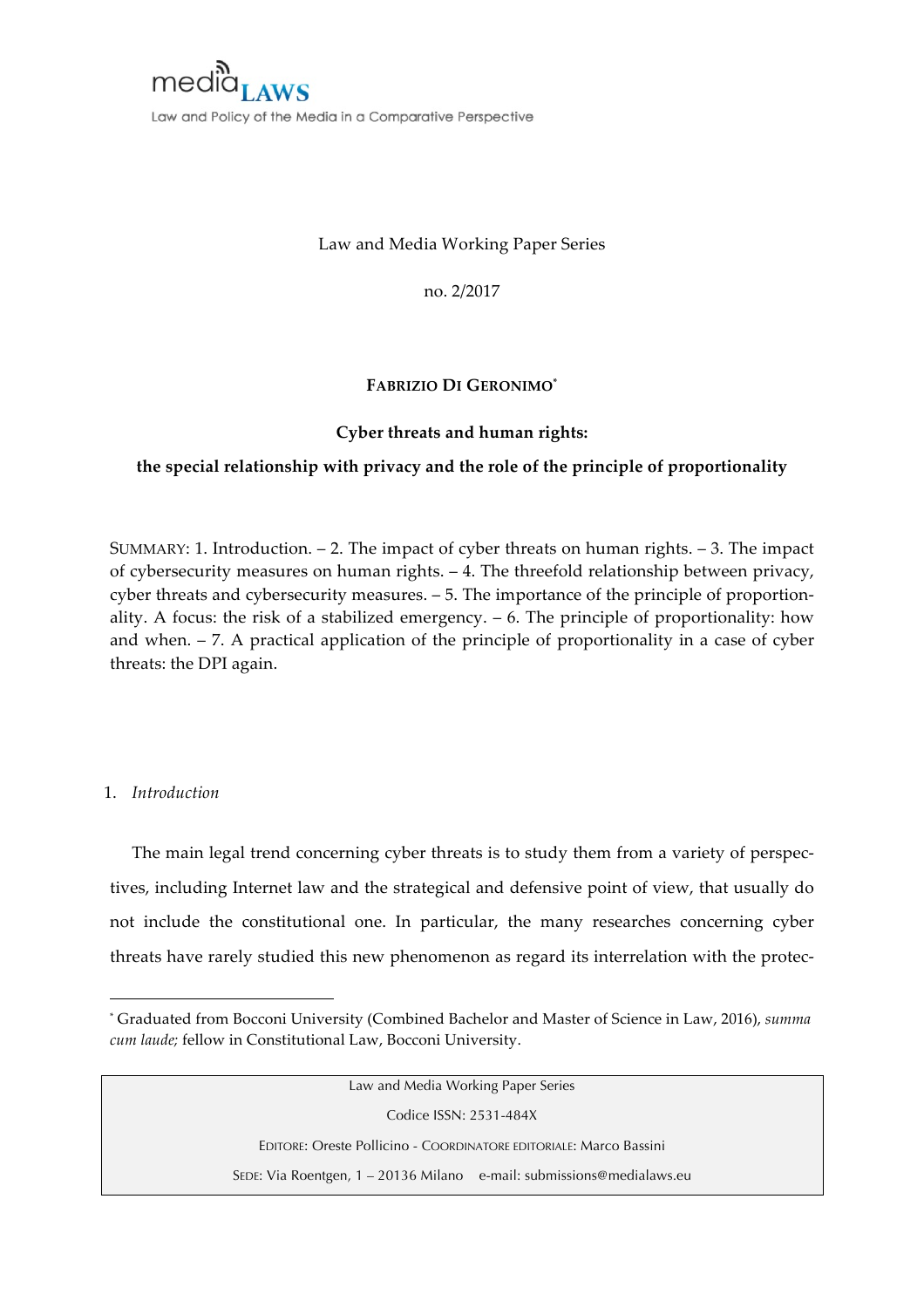tion of human rights as protected by national Constitutions and international conventions. It is even more uncommon to find any study considering the impact of both cyber threats and cyber security strategies (aiming at fighting cyber threats) on fundamental rights and liberties and the consequent particular relationship existing between these three elements.

The aim of this paper is to start a first analysis in this direction, highlighting how both cyber threats and cybersecurity measures hinder human rights protection. A solution, careful to the exigencies of protecting rights and liberties has to be found in the adoption of an appropriate set of legislative measures, all respectful of the principle of proportionality. This principle must, indeed, guide the work of every legislative body acting in this field, in order to avoid serious consequences as regard human right protection.

The analysis will proceed in this order. First of all, both cyber threats and cybersecurity measures will be examined from a general point of view, in order to understand that they both are able to hinder the respect of rights and liberties (par. 2 and 3). In particular, as regard the ability of cyber threats to endanger human rights protection, it is necessary to separate cyberterrorism and cyberwarfare from cybercrime and cyberespionage, because these two groups attack different values. The first one is more likely to damage the right to life and national security; the second one, on the contrary, has as its main target the right to privacy, the property right and the economic wealth. However, it must be clarified since the very beginning of this paper, that these categories are not to be considered definitive and absolute. In the world of cyber threats, because of the newness and complexity of the phenomenon, from a legal but also factual point of view, it is actually very difficult to find something clearly definable.

Moving to the second element (par. 3), cybersecurity policies, we will see that they are also able to endanger the protection of human rights, especially of privacy, thus creating in some legal scholars the fear of an hypothesis of future mass surveillance, justified by the need of fighting cyber threats. The real example shown in this paper is the deep packet in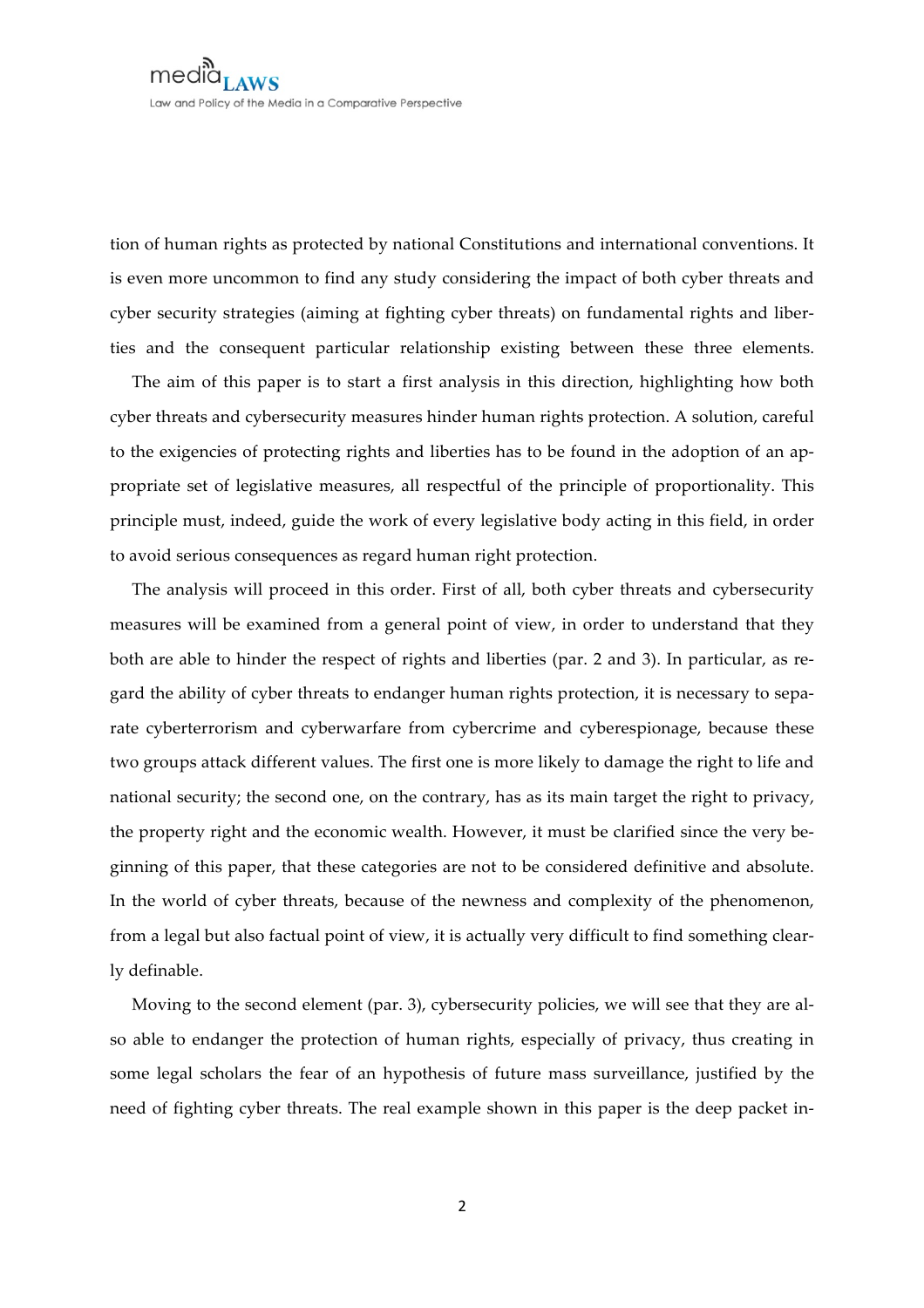spection, a measure often proposed by academics, that would certainly be able to reduce cyber threats, but would at the same time reduce the level of data protection.

It is clear, therefore, that privacy plays a fundamental role in the relationship between cyber threats and cybersecurity policy and that can work as a litmus paper, able to show the intensity of the sacrifice of rights in the name of security (par. 4). Moreover, it is not possible to reach cybersecurity without bearing a sacrifice in terms of liberties (i.e. data protection), thus being necessary to reduce the ensured level of privacy because of new technologies and cyber threats. The critical and constitutional issue, is to what extend privacy can be reduced in order to fight cyber threats. In other words, an equilibrium must be found between the exigencies of securities and the respect of fundamental rights and liberties. It is, therefore, necessary to apply the principle of proportionality. Otherwise, the risks would be the inefficacy in fighting cyber threats or the excessive reduction of human rights, resulting in the birth of a new hypothesis of stabilized emergency (par. 5).

In conclusion, the analysis will move to the study of the principle of proportionality, trying to understand how it should be applied and in which stage in order to be effective in reducing the impact on human rights and still allowing the legislative policy to properly fight cyber threats (par. 6). The negative model of the fight to terrorism will be an effective example of all the mistakes that must be avoided during the creation of a policy aiming at fighting any threats to our democracies. Moreover, the tendency of the judiciary (especially the European one) will be of fundamental importance in order to understand how the principle of proportionality must be applied.

All these elements will then be studied from the perspective of cyber threats, hypothesizing how they should be considered during the crafting of a cybersecurity policy. Finally, to have a practical example, the deep packet inspection will be considered again, trying to apply to it the principle of proportionality to verify whether is possible for a cybersecurity measure not to hinder excessively human rights protection.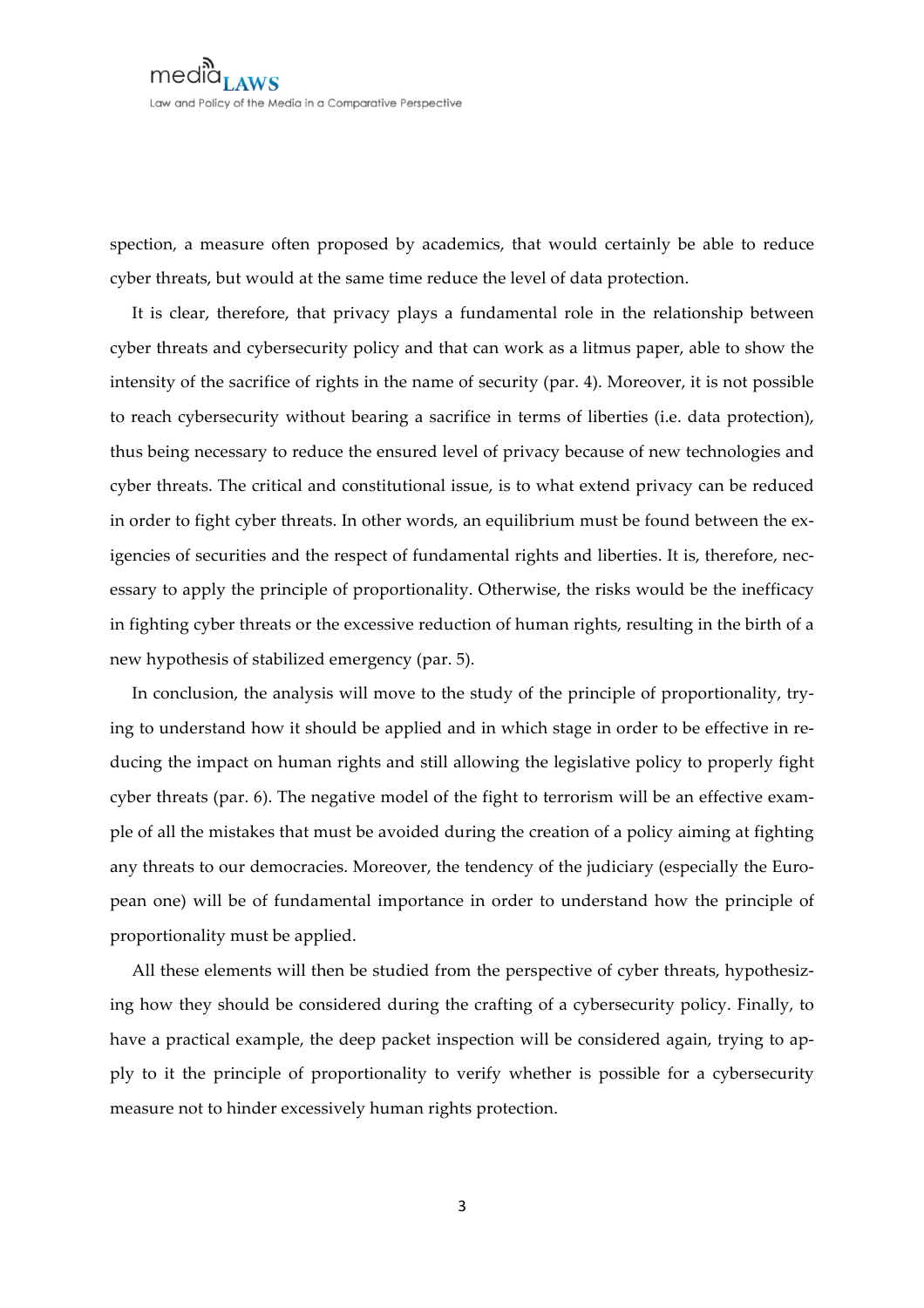$med^{\tiny{\textcolor{blue}{\textbf{N}}}}$ Law and Policy of the Media in a Comparative Perspective

#### 2. *The impact of cyber threats on human rights*

 

It is worth beginning from a proper clarification: both cyber threats and cybersecurity strategies (aiming at fighting cyber threats) have a deep impact on the protection of human rights.

Considering firstly the impact of cyber threats, they damage human rights protection in many ways and with different intensity, varying from cyber threat to cyber threat<sup>1</sup>. Indeed, cyberwarfare, cybercrimes, cyberterrorism and cyberespionage have very different interactions with human rights, also varying the types of values endangered by the existence of these threats. In particular, a classification known by scholars divides cyber threats in two groups based on the jeopardized value2. Cyberwarfare and cyberterrorism would be, in this respect, separated from cybercrimes and cyberespionage. The first two threats would mainly damage national security and all the connected values, such as the right to life; the remaining two, instead, are principally linked with the right to privacy and the economic wealth.

<sup>1</sup> An initial, due classification, identifies four different classes of cyber threats: cyberwarfare, cyberterrorism, cybercrime and cyberespionage. Each of these types of cyber threats has a different impact on the protection of human rights.

However, in the field of cyber threats there are barely universally accepted definition. This is due to the novelty of the phenomenon and the interaction of many relavant areas of law. For example, some authors consider *hacktivism* – that can be defined as "*[t]he act of carrying out malicious cyber activity to promote a political agenda, religious belief, or social ideology*" (*Hacktivism. A defender's playbook*, 2016, https://www2.deloitte.com/content/dam/Deloitte/us/Documents/risk/us-aers-hacktivism.pdf) in order to reach those aims traditionally achieved with sit-in activities and strikes (D. DENNING, *The rise of hacktivism,* in *Georgetown Journal of International Affairs, http://journal.georgetown.edu/the-rise-ofhacktivism*/)– to be an autonomous category, while others include it in the idea of cyber crime or cyberterrorism.

<sup>2</sup> See for example S. MELE, *Cyberwarfare e danni ai cittadini*, in www.stefanomele.it, 2010 (ultimo accesso il: 23/09/2016), p. 5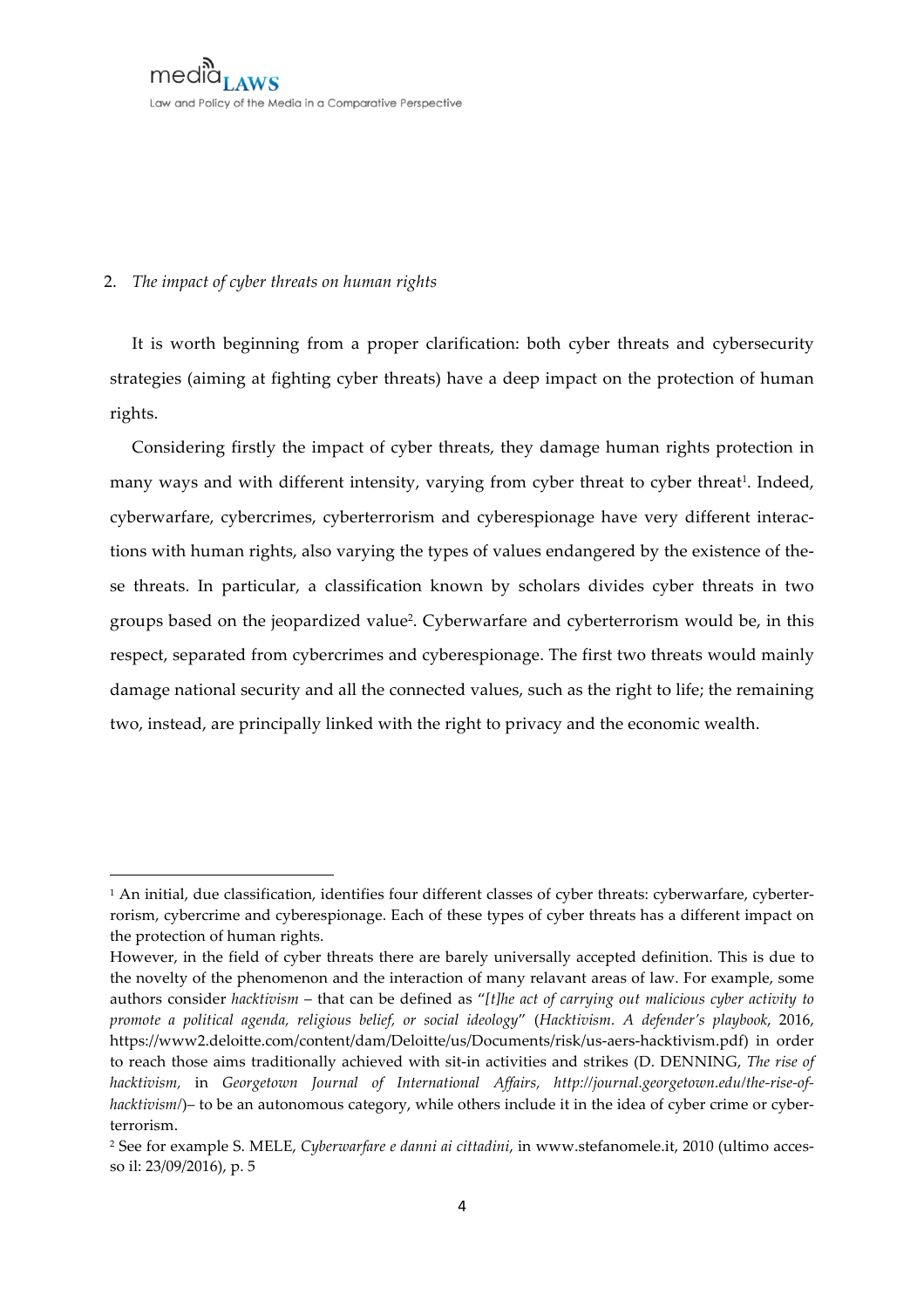As anticipated, cyberwarfare and cyberterrorism have<sup>3</sup> a strong impact on the right to life, being both of them able to cause hundreds of deaths with a single attack. In order to understand the seriousness of a cyber-attack, performed by either a State (cyberwarfare) or a terrorist organization (cyberterrorism), it is easy to imagine the consequences of an intrusion into the aerial traffic control devices, the alteration of the system devoted to the management of civilian transport infrastructures, the tampering of the electrical grid or of military defence systems.

Moreover, even softer attacks may cause huge problems and serious consequences for a State. The effects of such an attack are usually threefold: physical pain, disturbance of normal life and decrease of confidence in political institutions<sup>4</sup>. In addition, the spread of terror among the civilian population can be an added consequence of a cyber-attack. To consider a real example, in 2003, Italy was shocked by a national black out (actually not due by a cyber-attack, but the effects are mainly the same). It lasted for for just few hours, but this was enough to cause 4 victims and more than 60000 emergency calls.

Moving to cybercrimes, the values mainly damaged are the right to privacy and the property right. With this respect, the growth of cybercrimes has been exponential, causing in 2016 annual loss of 500 billion Euro<sup>5</sup>, 600 million victims and 348 million identity violated per year<sup>6</sup>, compared to the loss of 113 billion dollars and the 378 million victims of 2013. The economic issues are caused by loss of value of goods protected by intellectual and industrial property rights, by financial frauds, by reduction of productivity and by damage to rep-

<sup>&</sup>lt;sup>3</sup> It would be better to say "may have", since there has not been yet any real case confirming that hypothesis and, for some authors, these are events unlikely to happen in the real world, being restrained to academic analyses.

<sup>4</sup> L. FRANCHINA, *Infrastrutture critiche*, http://www.difesa.it/SMD\_/CASD/IM/CeMiSS/Pubblicazioni/OSN/Documents/05\_Franchina.pdf, slide 38

<sup>5</sup> http://www.lapresse.it/allarme-garante-privacy-cybercrime-pesa-500-miliardi-l-anno.html

<sup>6</sup> 2016 Norton Cybersecurity Report, http://us.norton.com/norton-cybersecurity-insights-reportglobal?inid=hho\_norton.com\_cybersecurityinsights\_p1\_seeglobalrpt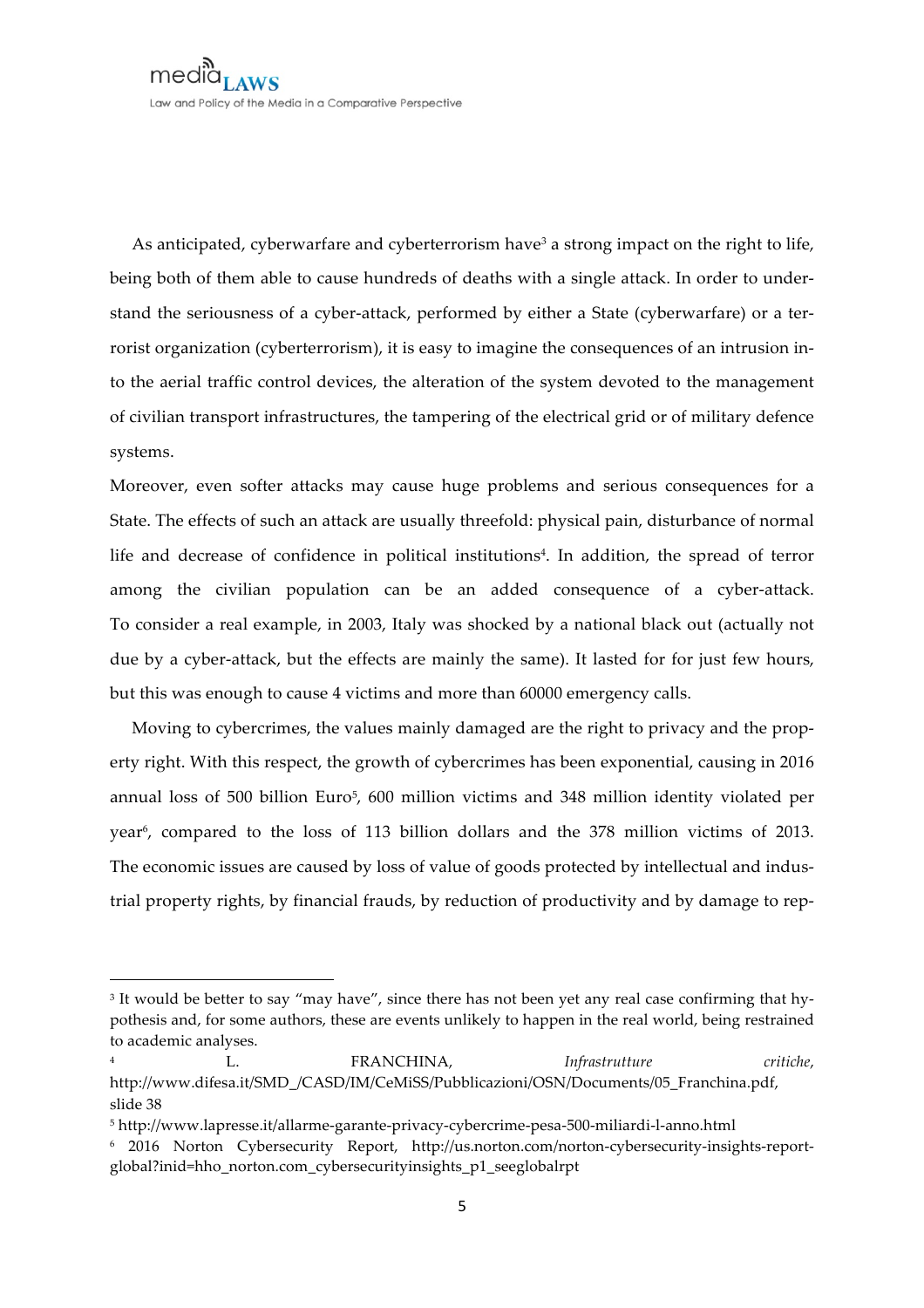utation7. Moreover, the spread of digital frauds hinders the development of e-commerce because of the fear of being cheated<sup>8</sup>.

Concerning data protection, hackers are easily able to access private data and the risk is exacerbated by the recent tendency to create big databases containing many sensible information<sup>9</sup>. A relevant, practical, example is the worm Flame, who had a great diffusion in the last years. It is capable of acquiring audio and video information using the cameras of smartphones and personal computers, of registering Skype conversations, controlling bluetooth devices and taking screenshots.

More generally, and without focusing on a specific violated right, cyber threats are able to jeopardize the correct functioning of our Western democracies, endangering the entire range of value protected. A clear and recent example of that was the (alleged) interference of Russian hackers in American election. The accusation is that Russia manipulated, with the spread of a virus, US voting machines in, at least, three States (Wisconsin, Michigan and Pennsylvania) in favour of Trump. Moreover, Russian hackers are accused of cybernetic intrusions into Democratic National Committee's servers and consequent diffusion of thousands of private e-mail. Whether or nor these charges are true, they could be true<sup>10</sup>, and this is enough to be be aware of the danger cyber threats constitute for our democracies.

Therefore, it is undeniable that cyber threats constitute a great risk for our modern societies and that, as concern our main purpose, they constitute a strong hindrance to the realiza-

<u> 1989 - Johann Stein, fransk politik (d. 1989)</u>

<sup>10</sup> See for example J.A. HALDERMAN, *Want to Know if the Election was Hacked? Look at the Ballots,*  https://medium.com/@jhalderm/want-to-know-if-the-election-was-hacked-look-at-the-ballots-

<sup>7</sup> F. DUAH, *The growing global threat of cyber crime: implications for international relations*, University of Ghana, 2013, http://hdl.handle.net/123456789/5294, p. 41

<sup>8</sup> *Ivi,* p. 40

<sup>9</sup> Consider the new PNR Directive, but also the *Visa Information System (VIS)*

c61a6113b0ba#.gsr7bhnq8*,* where the author confirmed that such an hypothesis could be true, and could happen in a near future simply because "*voting machines are computers, and they have reprogrammable software, so if attackers can modify that software by infecting the machines with malware, they can cause the machines to give any answer whatsoever."*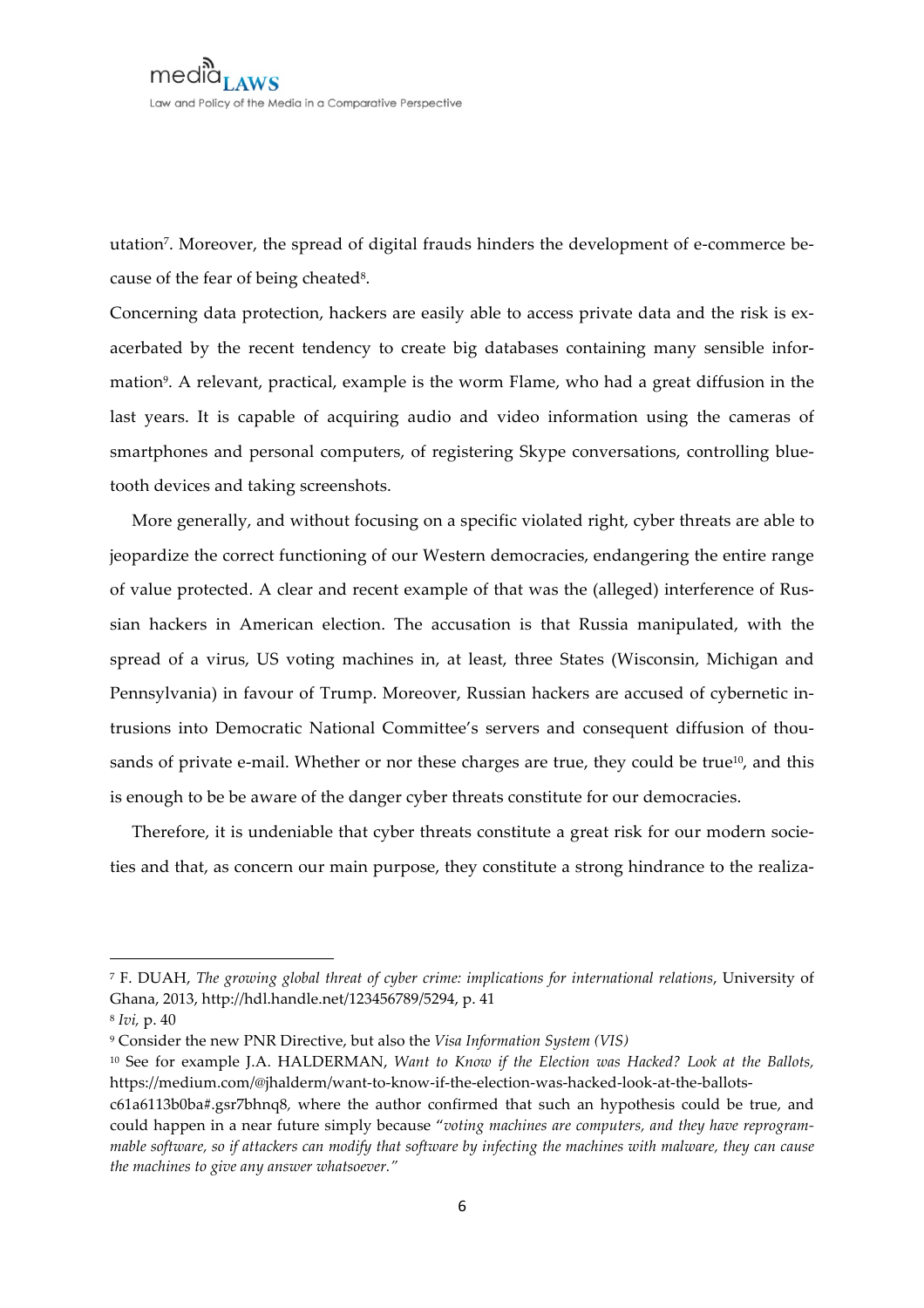tion of "cyberspace as an area of freedom and fundamental rights"11, as it is required by the European Union Cybersecurity Strategy. In addition, cyber threats are also able to hinder the protection of offline rights.

It is therefore necessary to adopt some measures to re-establish the due level of protection of human rights and to let new technologies being an instrument of strengthening, and not weakening, of our democracies. However, from a constitutional law perspective, a problem lies in the fact that also (and to some extend even with a higher intensity) cybersecurity measures may undermine human rights protection.

### 3. *The impact of cybersecurity measures on human rights*

Browsing the many papers on cyber threats, it is easy to understand that almost all the proposed cybersecurity measures would have a certain implication for human rights<sup>12</sup>. The fear often highlighted by scholars is that of a new hypothesis of mass surveillance. On the contrary, a real analysis from the constitutional point of view, concerning the interaction between contrasting values, namely the exigency of security13 versus the protection of other constitutional rights and liberties, is usually lacking.

 

<sup>11</sup> Communication from the Commission to the European Parliament, the Council, the Economic and Social Committee and the Committee of the Regions. *Cybersecurity Strategy of the European Union: An Open, Safe and Secure Cyberspace*, available at: http://ec.europa.eu/dgs/home-affairs/elibrary/documents/policies/organized-crime-and-human-

trafficking/cybercrime/docs/join\_2013\_1\_en.pdf, p. 15

<sup>&</sup>lt;sup>12</sup> This is true for both those measures operating before and after the commision of an attack. We would focus on the last ones, that can properly be considered as cybersecurity measures, which can be defined as those measures aiming at avoiding the commision of a cyber threat. Differently, the measures operating after the commission of an attack should better be considered as enforcement measures, and are more linked with cybercrimes and (if defined as a crime by national criminal laws) cyberterrorism.

<sup>&</sup>lt;sup>13</sup> As regard the value of security much could be said. What is necessary to state here is that – even if security has always had a fundamental role in constitutional speeches, since Hobbes and the Declaration of the Rights of Men and of the Citizens (see T. E. FROSINI, *Il diritto costituzionale alla sicurezza*, in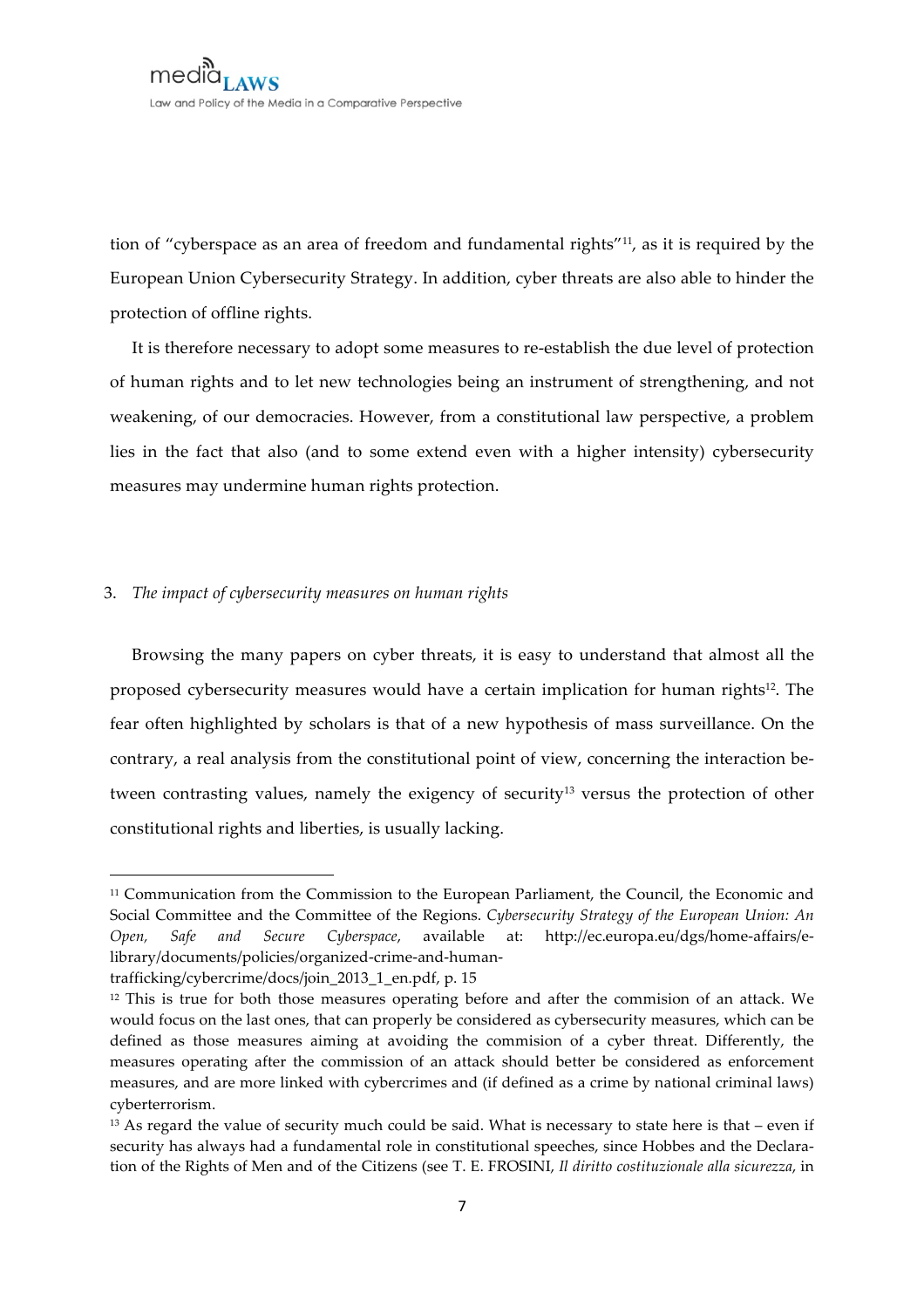In particular, the right mainly damaged by cybersecurity measures is the right to privacy14. Indeed, as any other defensive strategy, also cybersecurity measures require a big amount of information in order to be effective. Moreover, the word "data" acquires in this context a special meaning, being data not only the information necessary to dispose an effective measure, but also the very same instrument through which the attack is pursued. Therefore, it is obvious that establishing an effective defense against cyber threats would require having access to a big amount of information and personal data. Among the many data necessary to obtain a successful control, it would be for example essential to collect and analyze,

www.forumcostituzionale.it, p. 1) – it has recently started to assume a new importance. In particular, the recent tendency is to consider the existence of a "right to security", as opposed to the previous "security of rights" (see C. BASSU, *Terrorismo e costituzionalismo. Percorsi comparati,* Torino, Giappichelli, 2010, p. 98). The right to security is, therefore, elevated to a real fundamental right that must be balanced with all the other rights and liberties recognized by Constitutions and international treaties (see also T.E. FROSINI, C. BASSU, *La libertà personale nell'emergenza costituzionale,* in A. Di Giovine, *Democrazie protette e protezione della democrazia*, Torino, 2005, p. 81).

<u> 1989 - Andrea Santa Alemania, amerikana amerikana amerikana amerikana amerikana amerikana amerikana amerikan</u>

The birth of this new kind of security has also practical consequences (in addition to the many draconian legislations, such as the US Patriot Act and the Data Retention Directive – see later on for a better analysis), all of which, as it is easily understandable, have a negative fashion. The main tangible manifestation of this new importance attributed to security is the closure of the borders (even in the Schengen area) and the construction of walls to reduce immigration and control the fear of the foreigner. Just to cite some of these, there are the big wall of Calais, the wall at the border between Hungary and Serbia, the displacement of more than two thousand soldiers between Austria and Italy and the barbed wire beween Macedonia and Greece.

<sup>&</sup>lt;sup>14</sup> We are here considering the right mainly damaged (also because of the special relationship existing between privacy and cyber threats – see later on) but, not to be too superficial, it is necessary to clarify that cybersecurity measures are able to interfere also with the protection of other rights. Among these rights emerge the rights to online speech and the freedom of expression, limited, for example, by the Anti-Cyber Crime Law of Saudi Arabia that exploited it to imprison political dissenters. Freedom of expression was also endangered by the Philippine Cyber Crime Prevention Act that criminalized libel (N. GREEN, C. ROSSINI, *Cyber security and human rights,* at publicknowledge.org, https://www.gccs2015.com/sites/default/files/documents/Introduction%20Document%20for%20GCCS 2015%20Webinar%20Series%20-%20Cybersecurity%20and%20Human%20Rights%20(1).pdf).

Also the CJEU, in a case concerning the protection of the intellectual property right, confirmed that privacy is not the only damaged right by cybersecurity measures. In *Sabam,* indeed, the Court recognized that "the freedom to conduct business, the right to protection of personal data and the freedom to receive or impart information" were excessively damaged by the measure under analysis (European Court of Justice, judgment 24 November 2011, C-70/10, *Scarlet Extended SA versus Société belge des auteurs, compositeurs et éditeurs SCRL (SABAM)*, par. 53).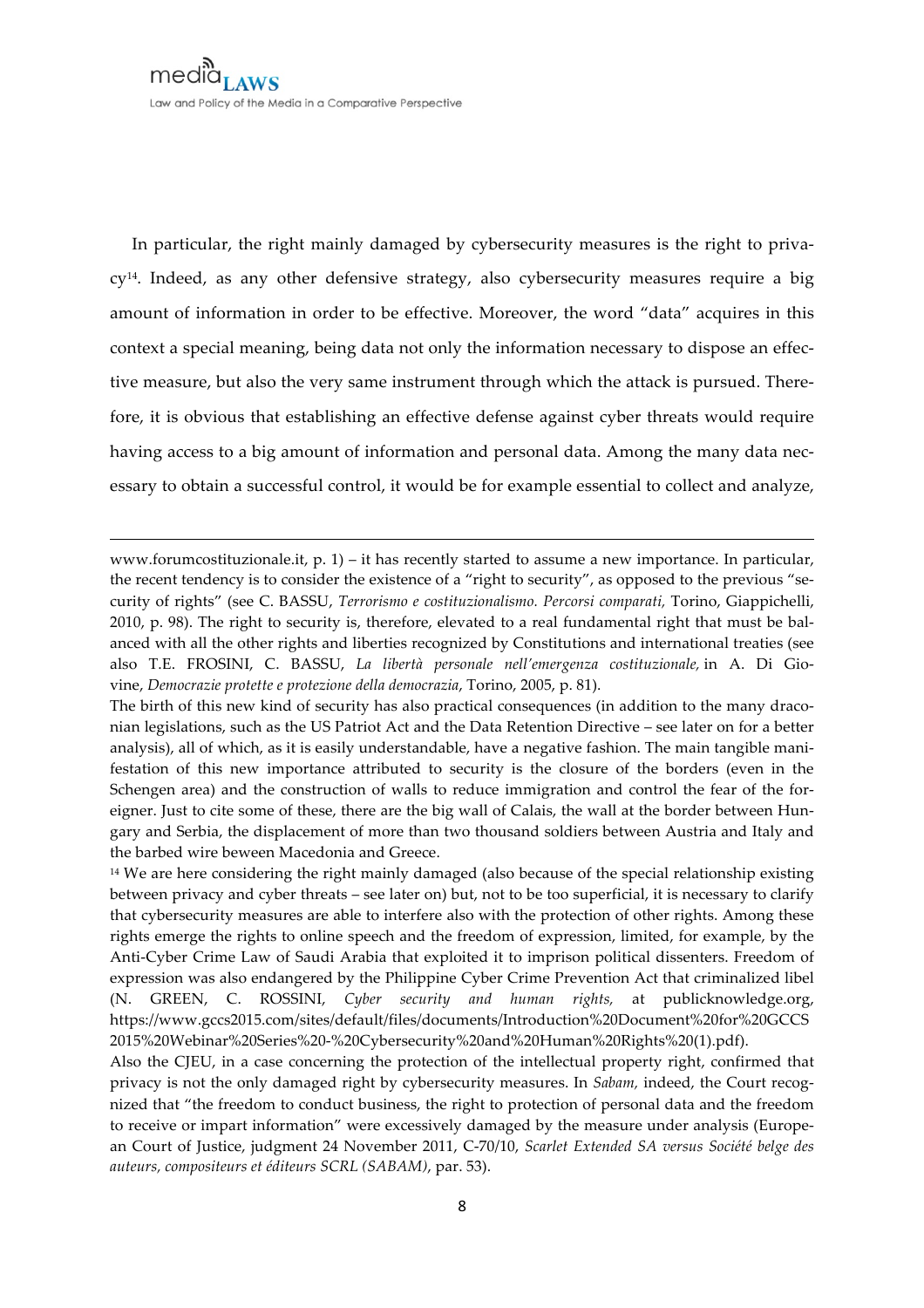at least, IP addresses, domain names and DNS records, all of which are included into the definition of personal data of the Data Protection Directive<sup>15</sup>, therefore being protected by the same. It is not surprising, thus, that the same Directive 95/46/CE<sup>16</sup> provides an exception, excluding from its scope of application the processing of personal data for purposes of national security<sup>17</sup>. That was, indeed, necessary not to limit excessively the scope of action of national authorities, allowing them to establish some measures necessary for the immediate exigencies of national security and that would reduce the protection of privacy. However, this exception is not strong enough to allow all kind of measures against cyber threats, and probably cannot be considered as the only provision at the base of a complex policy aiming at fighting cyber threats. That would probably amount to an excessively broad interpretation and would corrupt the original purpose of the rule. In this regard, it would be necessary to find a new legal base for the subsequent bundle of measures essential to fight the analyzed phenomenon appropriately.

It is possible to consider the new Directive on security of network and information systems (NIS Directive)<sup>18</sup>, together with the new General Data Protection Regulation<sup>19</sup>, as a more

<sup>15</sup> Directive 95/46/EC of the European Parliament and of the Council of 24 October 1995 on the protection of individuals with regard to the processing of personal data and on the free movement of such data

The broad definition of personal data is enshrined in article 2: "any information relating to an identified or identifiable natural person ('data subject'); an identifiable person is one who can be identified, directly or indirectly, in particular by reference to an identification number or to one or more factors specific to his physical, physiological, mental, economic, cultural or social identity"

<sup>16</sup> Article 3: "This Directive shall not apply to the processing of personal data: … in any case to processing operations concerning public security, defence, State security (including the economic wellbeing of the State when the processing operation relates to State security matters) and the activities of the State in areas of criminal law"

<sup>17</sup> M. CUNNINGHAN, *Privacy in the Age of the Hacker: Balancing Global Privacy and Data Security Law*, in *George Washington International Law Review*, Forthcoming, available at http://ssrn.com/abstract=2138307, p. 43

<sup>18</sup> DIRECTIVE (EU) 2016/1148 OF THE EUROPEAN PARLIAMENT AND OF THE COUNCIL of 6 July 2016 concerning measures for a high common level of security of network and information systems across the Union

<sup>19</sup> REGULATION (EU) 2016/679 OF THE EUROPEAN PARLIAMENT AND OF THE COUNCIL of 27 April 2016 on the protection of natural persons with regard to the processing of personal data and on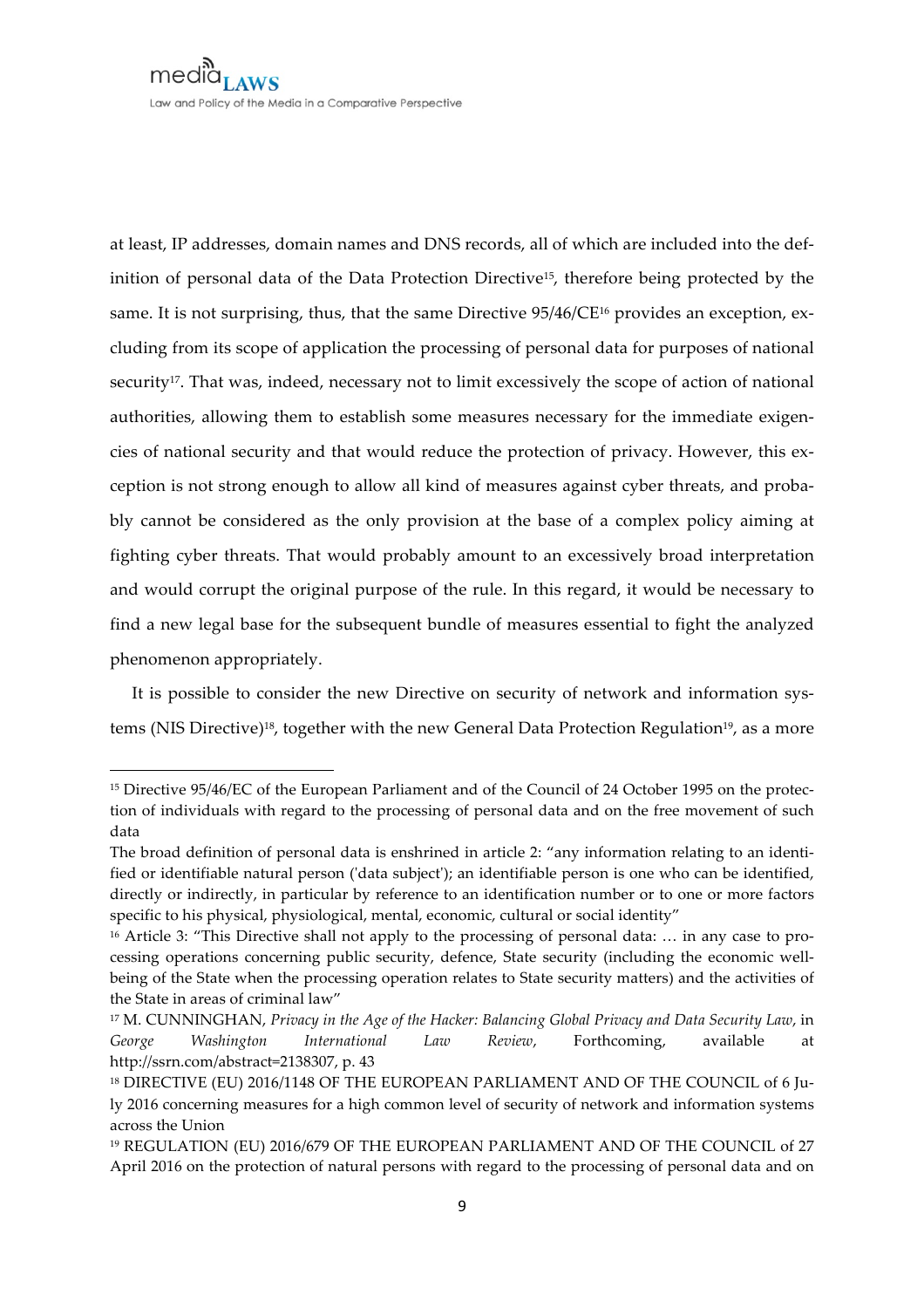appropriate instrument. Indeed, the NIS Directive constitutes the first European attempt to approach in a comprehensive fashion the problem of cybersecurity, taking into account the seriousness of the problem from the technological and international point of view. In particular, for our purposes, the new obligations for both operator of essential services<sup>20</sup> and digital service providers<sup>21</sup> can certainly suggest a primary role for some technical measures against cyber threats. Indeed articles 14 and 16 require that operators of essential services and digital service providers "take appropriate and proportionate technical and organisational measures to manage the risks posed to the security of network and information systems. … Having regard to the state of the art, those measures shall ensure a level of security of network and information systems appropriate to the risk posed."22

To understand how, in practice, an effective cybersecurity measure would endanger human rights protection, it is worth considering one of the measures that is more often proposed by scholars: the deep packet inspection (DPI). It is a technique that allows to analyze all the data that pass through an inspection point, situated between two end-points of the net. In this way it is possible to verify the existence of any threat, hidden in the sent data, and stop it before it reaches the final user.

The DPI is an evolution of previous techniques and, thanks to the most recent technological developments, allows to check not only the packet header (i.e. IP address), but also the body or payload of the packet, thus controlling the very contents of the transmitted data. A first problem from the point of view of privacy is, therefore, that the DPI, differently from previous techniques, analyzes the packets from the inside, not checking only the external el-

<u> 1989 - Andrea Santa Alemania, amerikana amerikana amerikana amerikana amerikana amerikana amerikana amerikan</u>

the free movement of such data, and repealing Directive 95/46/EC (General Data Protection Regulation)

<sup>20</sup> See Directive 2016/1148, article 4(4) and article 5 (Identification of operators of essential services)

<sup>21</sup> See Directive 2016/1148, article 4(5) and 4(6)

<sup>22</sup> See the almost identical articles 14 and 16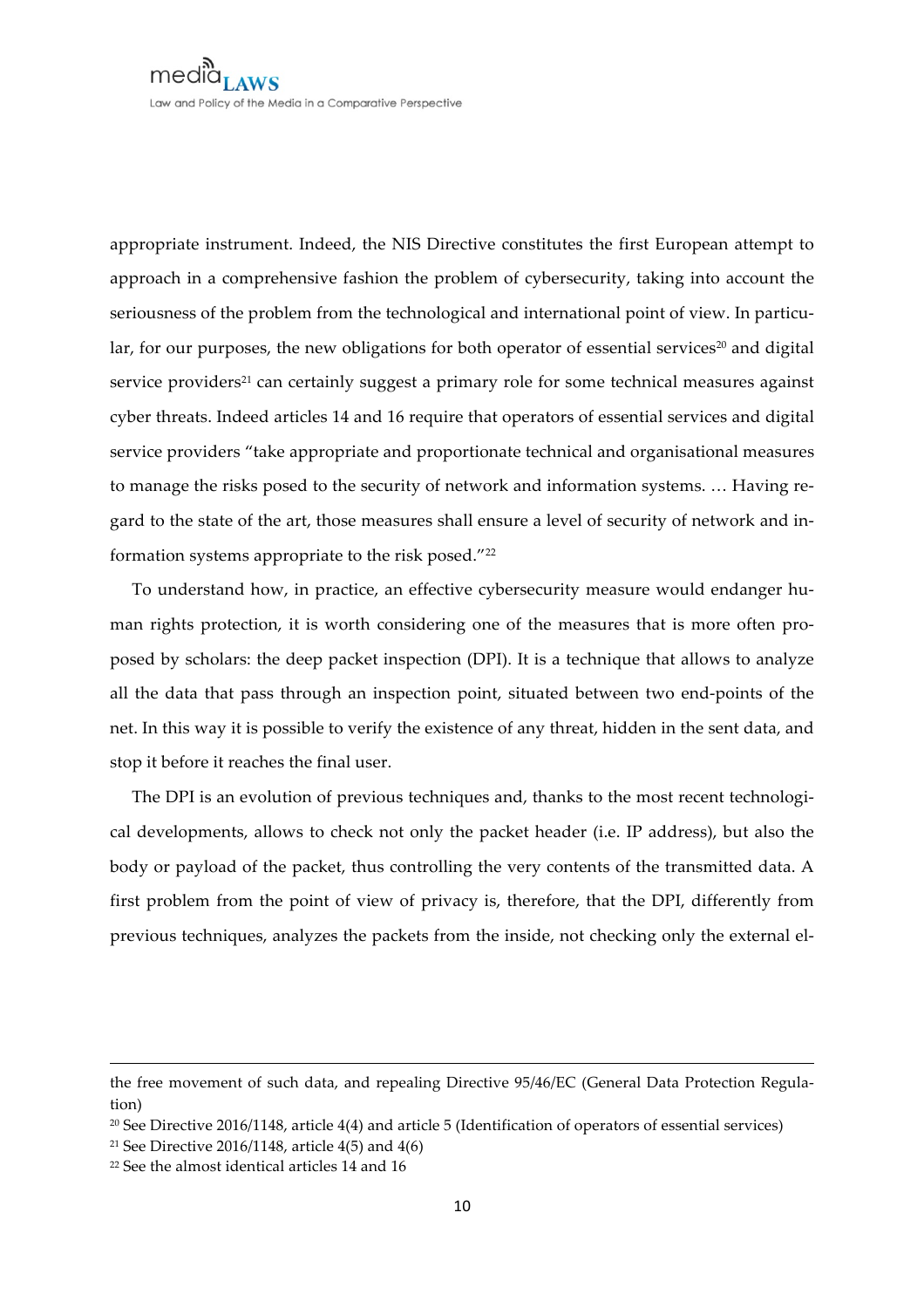ements<sup>23</sup>. Anonymity is certainly hindered but is probably correct to affirm that also privacy is damaged by such a filter on data packets $24$ .

The original function of DPI was network security, that is making sure that there was no undesired traffic on a certain net (local area network – LAN). However, it can be employed for much more goals and it is currently used at least for some of these<sup>25</sup>. Firstly, DPI is employed for traffic management, which consists in verifying all the data passing through the net in order to filter them and give a preference to some types of data (eg. preferring e-mail services over peer to peer), in order to organize the Internet service<sup>26</sup>. Through this system, it is also possible to create different types of subscriptions, depending on the required use of the web, establishing higher prices for some services (usually peer to peer). However, and this is a clear example of how controversial DPI is, this use of deep packet inspection is in contrast with another well-known value of the Internet: net neutrality.

Another use of DPI concerns the management of commercial banners, that can be customized for each user of the Internet thanks to the analysis of transmitted data and of previous browsing. Moreover, DPI can be very useful for the protection of intellectual property rights when threatened by cybernetic threats (which actually constitutes a type of cybercrime). This

<sup>23</sup> For a deeper analysis concerning DPI, especially in relation to previous techniques: A. DALY, *The legality of deep packet inspection,* in *International Journal of Communications Law & Policy,* No. 14 (2011), pp. 2-3. Available at: http://ssrn.com/abstract=1628024; C. HANGEY, *Deep Packet Inspection and Your Online Privacy: Constitutional Concerns and the Shortcomings of Federal Statutory Protection*, 2008, pp. 1-2. Available at: http://ssrn.com/abstract=1907078; C. PARSON, *What's Driving Deep Packet Inspection in Canada? ISPs, Netscapes of Power, and Privacy Advocacy*, 2009, pp. 1-6. Available at http://ssrn.com/abstract=2530814; S. STALLA-BOURDILLON, E. PAPADAKI, T. CHOWN, *From Porn to Cybersecurity Passing by Copyright: How Mass Surveillance Technologies are Gaining Legitimacy… The Case of Deep Packet Inspection Technologies,* in *Computer Law and Security Review*, 30 (2014), pp. 1-7. Available at: http://ssrn.com/abstract=2528186

<sup>24</sup> For the difference between anonimity and privacy see A. DALY, *The legality of deep packet inspection,*  in *International Journal of Communications Law & Policy,* No. 14 (2011), available at: http://ssrn.com/abstract=1628024, p. 3

<sup>25</sup> A. DALY, *The legality of deep packet inspection*, pp. 3-7

<sup>26</sup> B. SAETTA, *Cosa sarà l'Internet del futuro? Il rischio Grande Fratello è più reale che mai?*, in *Valigiablu.it*, http://www.valigiablu.it/cosa-sara-linternet-del-futuro-il-rischio-grande-fratello-e-piu-reale-che-mai/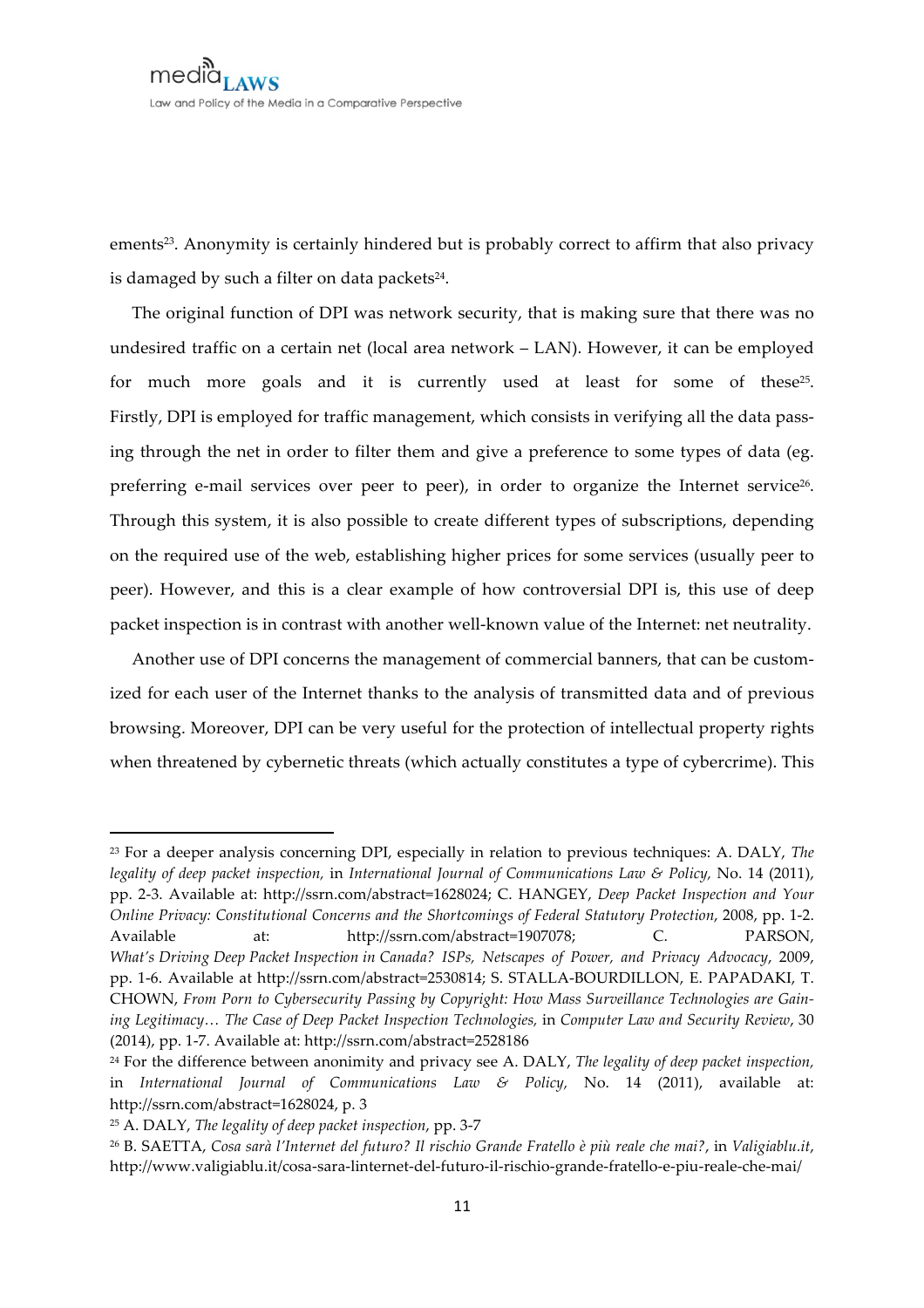is one of the most developed branch of DPI and it has also gave rise to some important decisions of the CJEU27.

However, to our purposes, the most important use of DPI is with reference to cyber security, that is using this technique to filter the malicious packet data containing the signature of a cyber-attack, individuating in advance the threats in order to prevent it from reaching its target. This branch of DPI is not very developed from a legislative (and consequently, judicial) point of view, but it is often proposed by legal scholars as one of the most effective solutions to the problem of cyber threats and it is certainly already employed in some countries, such as Russia and China, that unfortunately cannot be considered as a prototype for democratic societies where the rule of law is respected.

What can certainly be stated, is that the different uses of DPI are now going through a process of diffusion. This is especially true with respect to the functions of regulating traffic and personalizing commercial banners, but thanks to the role of the scholars and the diffusion of cyber threats, it is not unlikely to imagine a future increase in the use of this technique also when it comes to national security. This evolution is also testified by the adoption, by the International Telecommunication Union, a UN body, of the standard ITU-T Y.2770, which "specifies the requirements for deep packet inspection (DPI) in next generation networks"28.

### 4. *The threefold relationship between privacy, cyber threats and cybersecurity measures*

What has been said thus far should be sufficient to illustrate the particular relationship between data protection, cyber threats and cybersecurity.

<sup>27</sup> See for example the already quoted *Sabam* judgment and *Netlog (*European Court of Justice (Third Chamber), judgment 16 February 2012, C-360/10, *Belgische Vereniging van Auteurs, Componisten en Uitgevers CVBA (SABAM) versus Netlog NV*)

<sup>28</sup> http://www.itu.int/ITU-T/recommendations/rec.aspx?rec=11566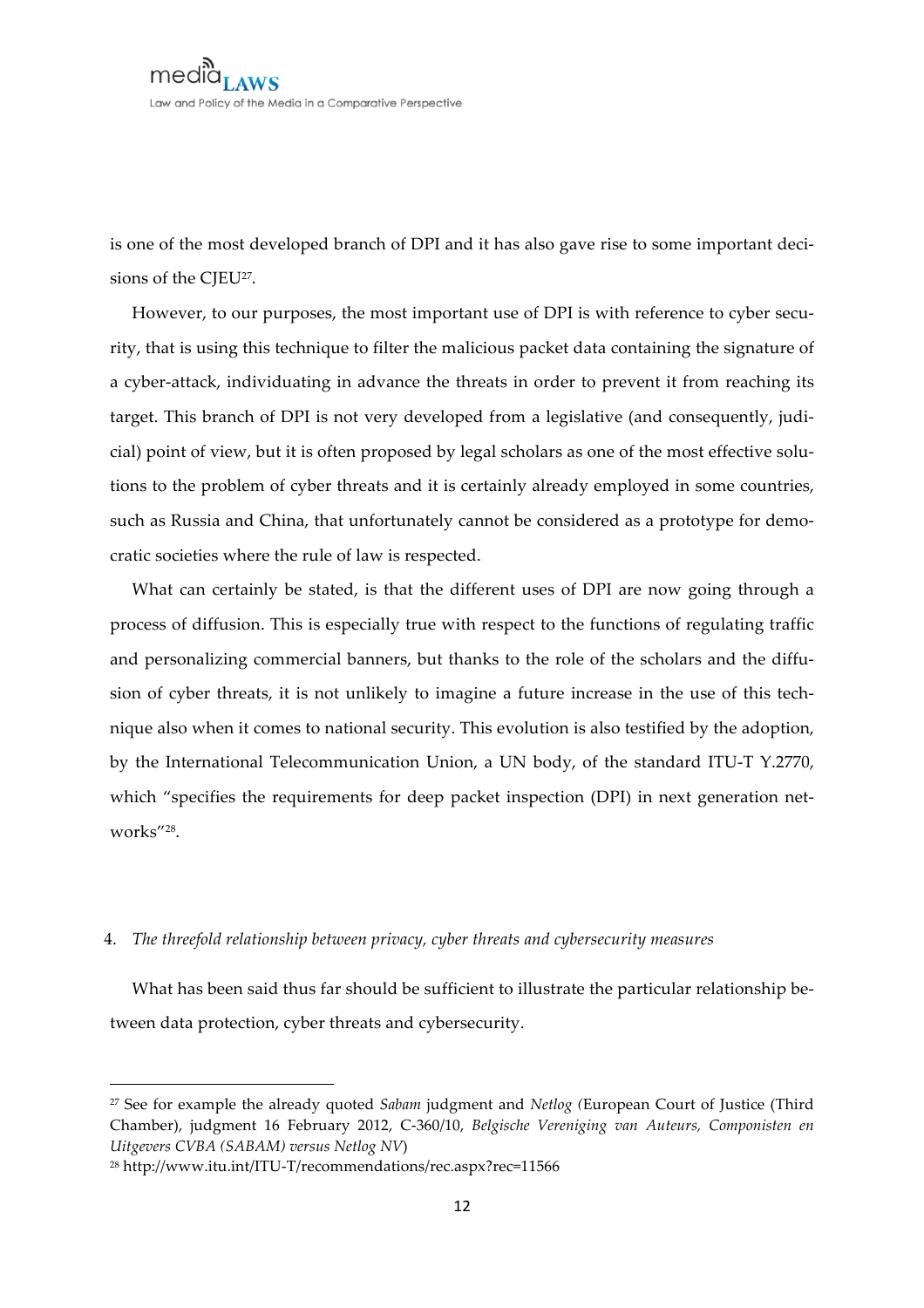Firstly, there is a special relationship linking privacy with cyber threats. Indeed, not only cyber threats prejudice the protection of privacy (which is true also with regard to other rights) but they have a common origin. The development of both (at least interpreting privacy as data protection) derives from the diffusions of ICT that, on one side, put the right of privacy at the top of the hierarchy of fundamental rights and, on the other side, are the instruments through which cyber threats spread.

In addition, the link between privacy and cyber threats becomes even stronger because of the threefold relationship between privacy, cyber threats and cybersecurity measures. Indeed, they both hinder data protection so that either establishing acts against cyber threats or not, privacy would be endangered. In other words, it is not possible to increase cybersecurity (that is, defending ourselves from cyber-attacks) without bearing a sacrifice in terms of data protection. At the same time, not to adopt cybersecurity provisions, would mean allow our privacy to be damaged by cyber threats. Indeed, "without security … consumers' bank accounts, spending patterns, health records, political and religious associations are exposed"29.

The trade-off that the legislator (at a national, but also international level) must deal with is between a stronger or weaker cybersecurity, taking into account that, in the first case, data protection would be undermined (immediately) by the adopted measure, even if this would be able to reduce the number of cyber intrusions, i.e. of external invasions of privacy. On the contrary, in the case of a weaker cybersecurity, there would not be an immediate and certain reduction of privacy, but data protection would be attacked by the external intrusions of cyber attackers. Moreover, also other types of values would be vulnerable to cyber threats that, as noted, do not affect only the right to privacy but also other values, among which national security<sup>30</sup>.

<sup>29</sup> M. CUNNINGHAN, *Privacy in the Age of the Hacker: Balancing Global Privacy and Data Security Law*, p. 38

<sup>&</sup>lt;sup>30</sup> It is possible to classify cyber threats with regard to the value that is damaged. On one side there are cybercrimes and cyberespionage, mainly attacking privacy and the economic wealth; on the other side, there are cyberwarfare and cyberterrorism that constitute a risk especially for national security (and therefore, among others, for the right to life).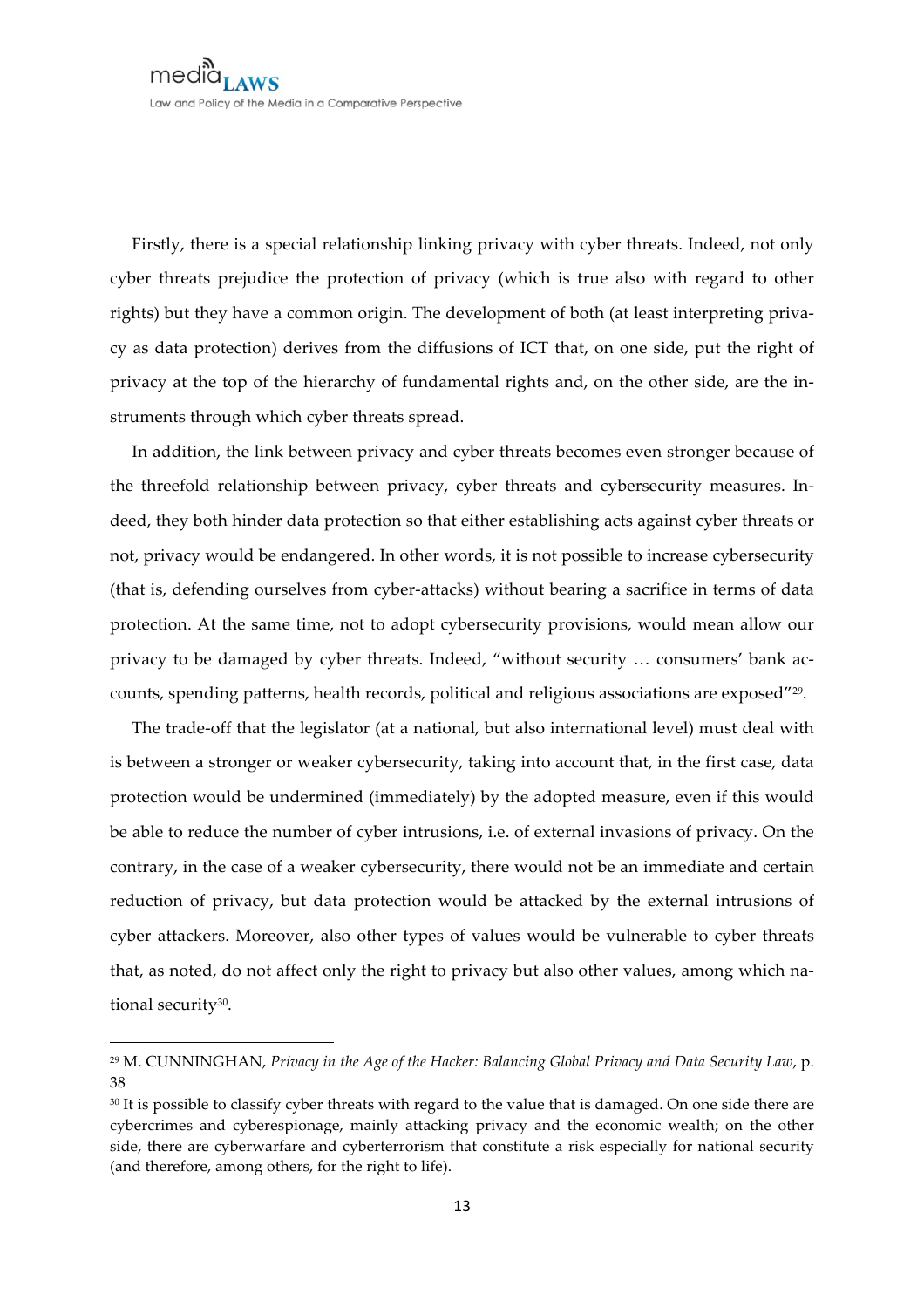In conclusion, it is arguable that the same diffusion of modern information and communication technologies dictate the reduction of privacy protection, no matter whether a legislative measure has been adopted or not. *Per se*, new technologies raise the possibility to violate privacy, also developing new forms of data collection and even shaping new kinds of personal data, such as the information on geolocation and DNA information<sup>31</sup>. The same existence of cyber threats is a consequence of ICT and is another element able to reduce privacy.

Therefore, it seems that, because of the peculiar relationship linking ICT, privacy, cyber threats and the measures able to contrast them, in our modern society it is not possible to ensure the same level of privacy protection than before and that a reduction of data protection should be accepted. Indeed, considering two extreme hypothesis, both if a strong measure against cyber threats has been adopted and if no measure has been crafted, privacy would be reduced by, respectively, the measure itself or by the hackers, left free to act. The last chance to protect both national security and privacy is to spot the perfect equilibrium between these extreme positions in order to minimize the impact of cyber threats, and more generally of new technologies, on privacy.

From a legal and constitutional perspective, it is necessary to apply the principle of proportionality<sup>32</sup> in order to struck a balance between the need of security (i.e. the fight to cyber threats) and the protection of human rights, especially privacy (i.e. cybersecurity measures must not be too invasive).

The two alternative risks would be, otherwise, to adopt no effective measure (so that cyber threats are not contrasted), or to establish a draconian legislation that would excessively reduce the enjoyment of human rights.

<sup>31</sup> H. ASHIYA, *Right to privacy in cyberage* in Various Authors, *Right of privacy: constitutional issues and judicial responses in Usa and India, particularly in cyber age*, 2009, available at http://ssrn.com/abstract=1440665

<sup>32</sup> We will focus later on the principle of proportionality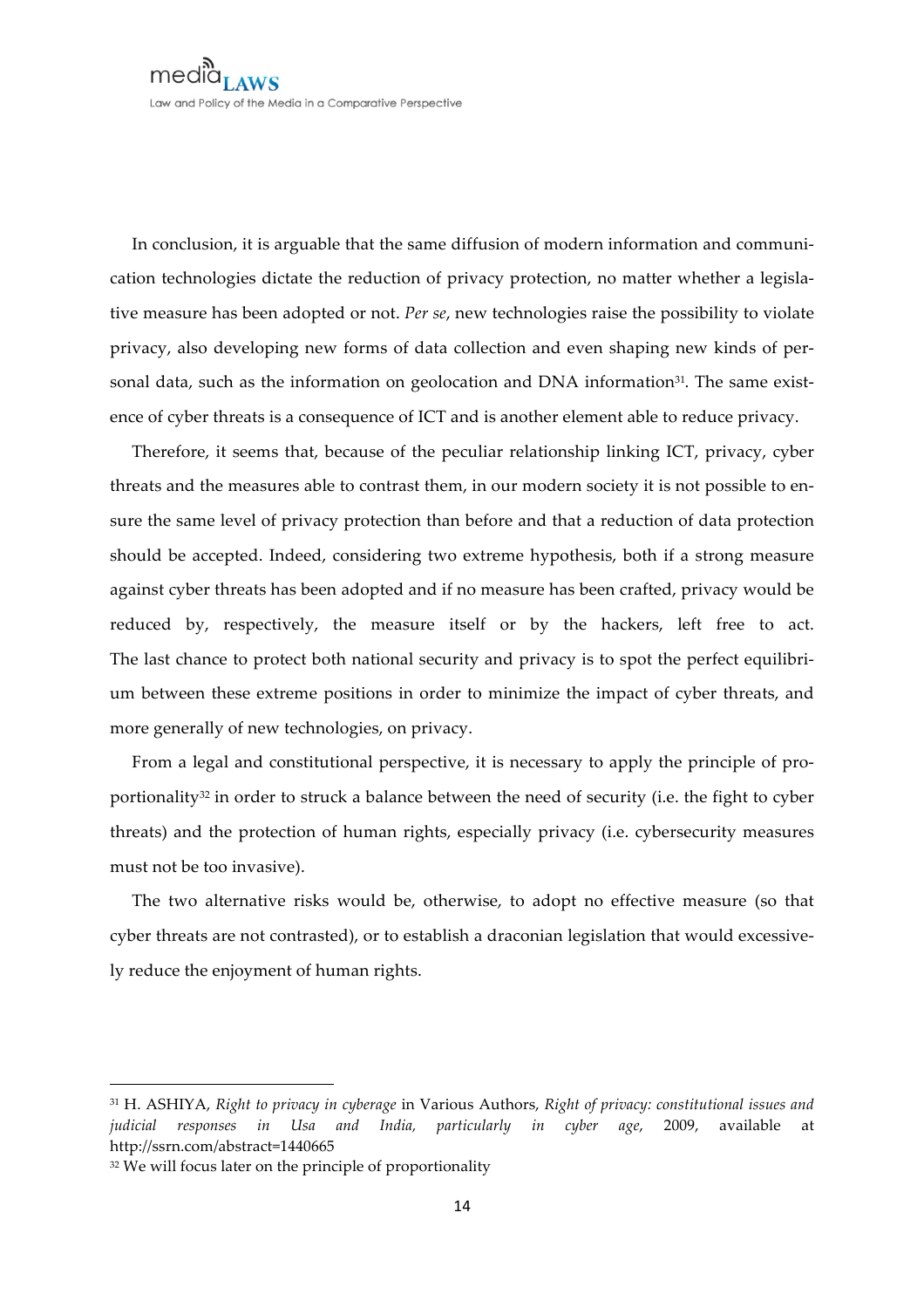$med^{\tiny{\textcolor{blue}{\textbf{M}}}}$ Law and Policy of the Media in a Comparative Perspective

 

### 5. *The importance of the principle of proportionality. A focus: the risk of a stabilized emergency*

It should be clear by now that both national security and human rights are endangered by the very existence of cyber threats. The key problem lies in the fact that also effective cybersecurity measures would hinder human rights protection. This circumstance requires applying the principle of proportionality in order to verify which is the best equilibrium, among cybersecurity measures and freedom on the Internet, that would entail the lowest burden on human rights protection. Therefore, a balance must be struck between security and liberties.

The consequences of not applying the principle of proportionality could be extremely serious. Two alternative scenarios are possible. Firstly, it could be adopted a measure disproportionate in favour of rights and liberties, thus ineffective against (or, at least, not sufficient to fight) cyber threats<sup>33</sup>, so that they would continue to endanger human rights, that would be ensured and protected only in theory. Moreover, this scenario could evolve into a real catastrophe, whether an hypothesis of cyberwarfare or a cyberterrorist attack should became a reality34.

<sup>33</sup> It is possible to consider as measures partially ineffective all the acts currently existing in the European and national context with the specific aim of contrasting cyber threats. All these measures, indeed, certainly useful in the fight against cyber threats, cannot be considered as a sufficient defense against these new threats to our democracies, because they do not act immediately and technically against cyber intrusions. In other words, all the cybersecurity strategies (as they are usually named) establish aims to be reached in the medium and long period, providing for principles of cooperation, for the technologicla improvement of relevant hardware and software and national critical infrastructures, duties of criminalizations. Moreover, they aim at incrementing IT knowledge throughout the popoulation because, it has been verified, the majority of cibernetic attacks pass through private devices and are usually successful because of the inexperience of private users (see, among others, G.R. LUCAS, *Privacy, Anonymity, and Cyber Security*, in *Amsterdam law forum,* Vol 5:2, 2013, p. 107 and Cybersecurity Strategy of the European Union, p. 8). In conclusion, the measures currently in force would be a strong instrument in the future, when all the provided objectives would be reached. However, by now, they appear more as a program for the future than as a real cybersecurity measure. What is currently needed, indeed, is a measure that act on a technical level, using the same expertise exploited by cyber attackers.

<sup>&</sup>lt;sup>34</sup> It is worth recalling that, so far, we have not yet experimented the worst hypotheses of cyber attacks, especially as regard cyberwarfare and cyberterrorism. In particular, acts of cyberwarfare, as already highlighted, are able to start a real war or at least to produce very serious consequences in terms of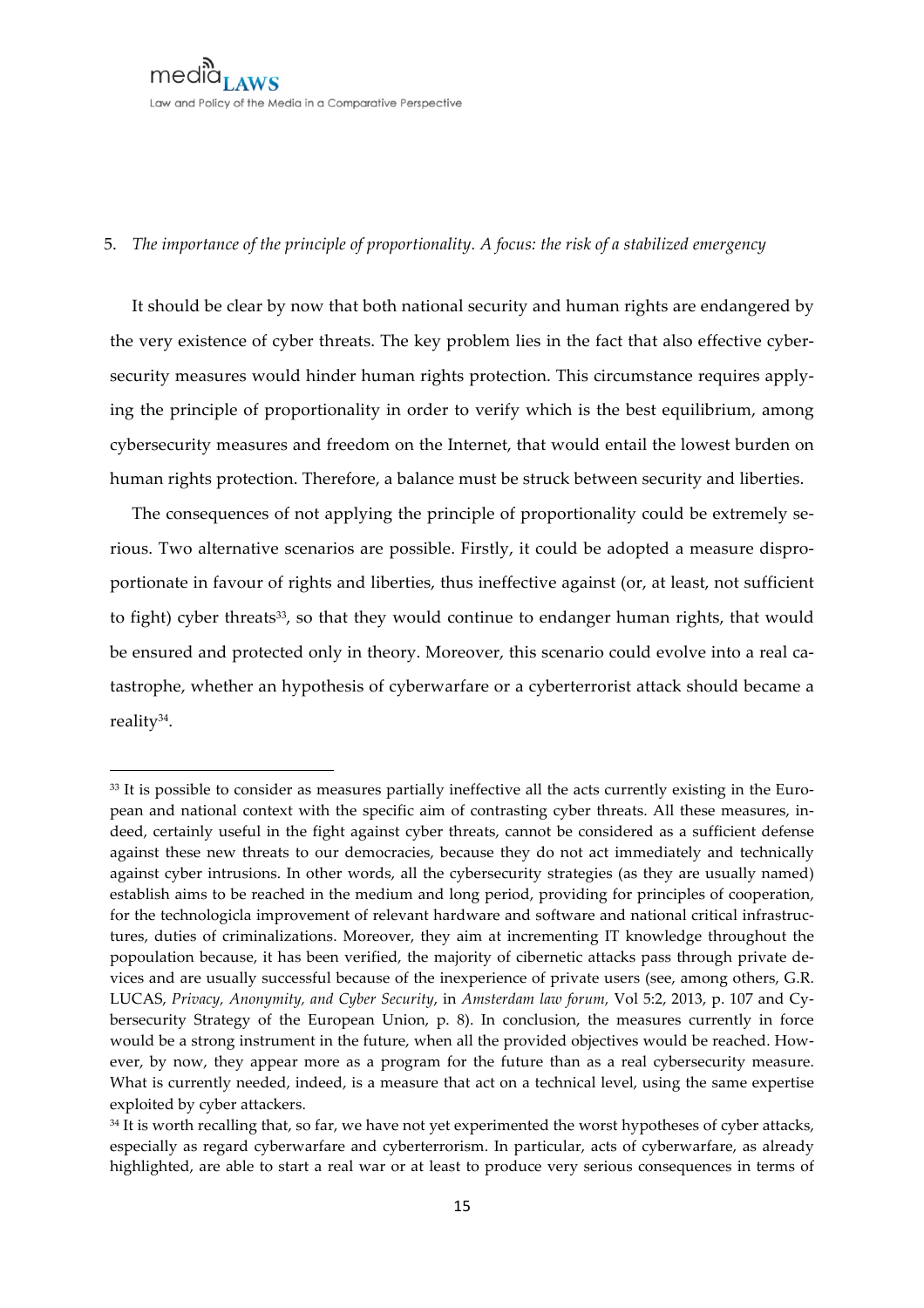On the contrary, the second possible scenario consists in the adoption of a strong legislative measure against cyber threats that, even if very effective, would endanger human rights at an unacceptable level as a precondition for its application. At the same time, it cannot be disregarded that with such a measure in force, the external impacts of human rights would be reduced. All these elements must be considered when it comes to applying the principle of proportionality.

To notice the negative effects of a strong policy against cyber threats, it is possible to imagine an aggressive application of the DPI. A law could craft the deep packet inspection providing that all the data transmitted over the net should be monitored, not only with regard to their external content (i.e. IP address) nor looking only at the signatures, but checking the very content of these communications. Moreover, it would be possible to establish the analysis of every packet data in order to verify the existence of some threat and to retain all the checked data creating a huge database, accessible by the competent authorities, that could also comprise intelligence agencies. It is obvious that a law of this type would amount to a case of mass surveillance, not so different (and probably even worse) than that experi-

 

human deaths and physical destruction. However, thus far, we have only experimented some weak (and still relevant!) example of cyberwarfare. The most notorious example is that of the worm Stuxnet that allowed the US and Israel to destroy Iranian nuclear power plant. Other important application of ICT to interfere with the ordinary living of another State are attributable to Russia, such as the shutdown of Ukraine's power grid (2015) (see https://www.wired.com/2016/03/inside-cunningunprecedented-hack-ukraines-power-grid/, that is also very able in showing the difficulties in the attribution of a cyber attack) and interferences on Estonian governmental websites (2007) (See, for a big list of *cyber incidents*, Significant Cyber Incidents, *Center for strategic & international studies,* available at https://www.csis.org/programs/strategic-technologies-program/cybersecurity/significant-cyberincidents).

The same is true also for cyberterrorism that can potentially produce enormous catastrophes, but has been, so far, very limited. Indeed, the net has been used by terrorist organizations especially for an organizational and propagandist application. In particular, Internet is exploited by terrorists for enrollement, training – on the web it is extremely easy to find real handbook on the contruction of bombs or on the preparation of a terroristic attack –, communication, research of funds, datamining and spread of terror through messagges and videos (see M. CONWAY, *Terrorism and the Internet: New Media-New Threat?,* and a structure at the attenuation of a structure at a structure at a structure at a structure at a structure at a structure at a structure at a structure at a structure at a structure at a structure at a struct

https://www.researchgate.net/publication/29651834 Terrorism\_and\_the\_Internet\_New\_Media--New\_Threat; http://resources.infosecinstitute.com/cyberterrorism-distinct-from-cybercrime/)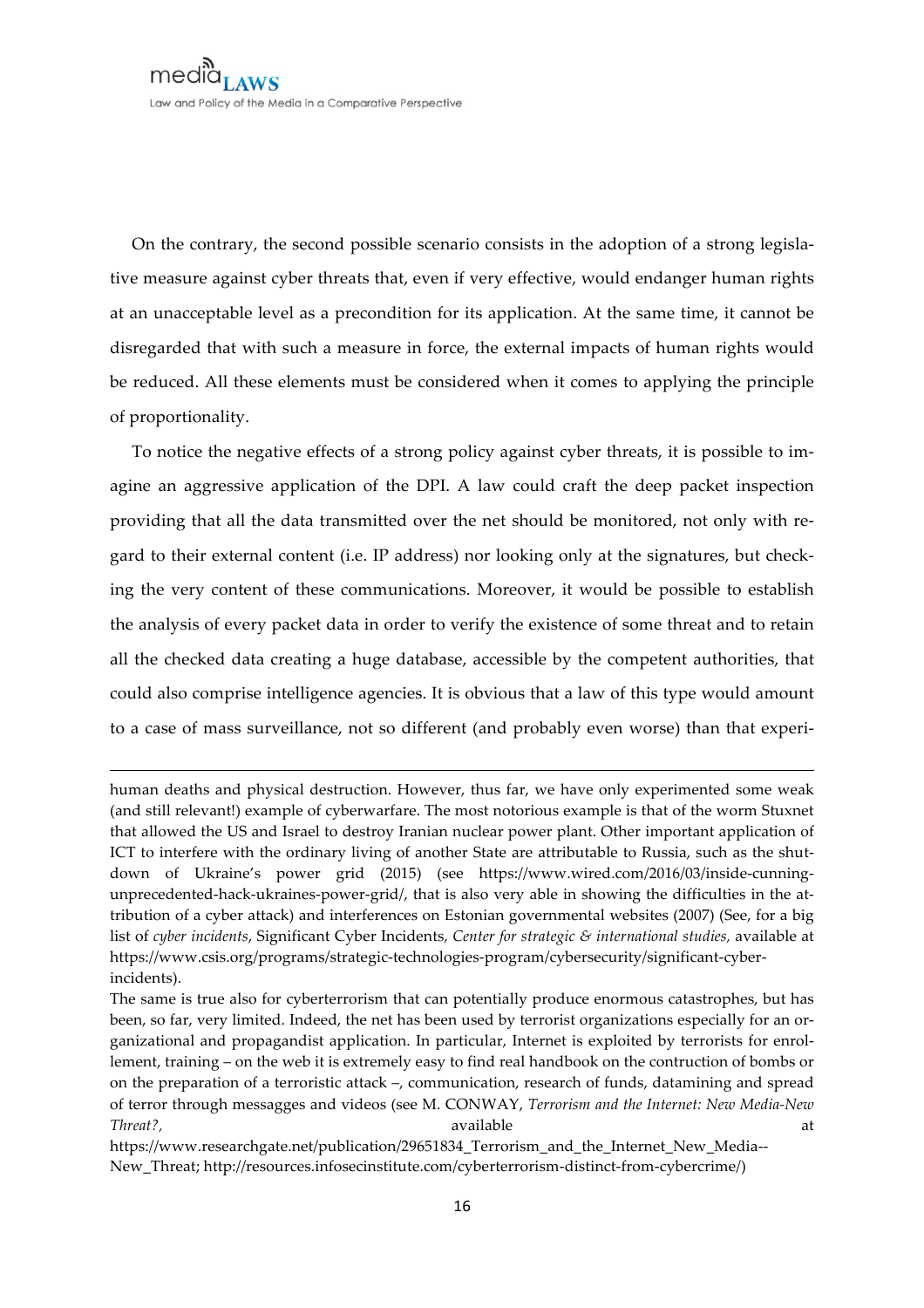enced with regard to the fight of terrorism. This scenario would end up with the creation of a so-called "stabilized-emergency" that would further hinder the protection of human rights and the survival of our Western constitutional democracies.

To explain this expression and understand the dangerousness of such a scenario it must be stated that the original idea of the state of emergency is the declaration of a special legal regime in order to fight an extraordinary event that threaten the very existence of a State. When the state of emergency is in force, special powers are attributed (usually to the executive branches), because the ordinary acts are considered ineffective against the specific threat. However, the intensity of these powers jeopardize the survival of the rule of law, endangering, above all, the separation of powers and the protection of human rights. The special powers attributed, indeed, are capable of reduce the guaranteed level of human rights in order to act more effectively against the threat. However, and this is one of the main feature of the state of emergency, the strength of these powers finds a limit in some guarantees disposed during the state of emergency, especially the temporariness of the powers. On the contrary, a "stabilized-emergency" is an abusive evolution of this model, characterised by the absence of any guarantee and, above all, by the absence of temporariness. This is caused by the introduction of special powers and the derogation of human rights protection rules through ordinary legislative acts, that certainly cannot be considered as provisional measures. Therefore, it is by using ordinary acts with an extraordinary content that the abusive and illegitimate derogation of human rights finds place in our legal systems, endangering their very survival from the inside.

This risk, that finds his main expression in the fight against terrorism $35$ , must be avoided at any cost, and here again the principle of proportionality must be considered as the proper

<sup>&</sup>lt;sup>35</sup> The main example of normalized emergency is happening with regard to the terrorist threat. Indeed, since 2001, the international terrorism has been fought through the adoption of legislative measures very severe from the point of view of human rights protection. In particular, many powers have been conferred to governmental authorities in order to contrast and prevent terrorist acts that, on the other side, are limit constitutional guarantees, and above all privacy and personal liberty. The two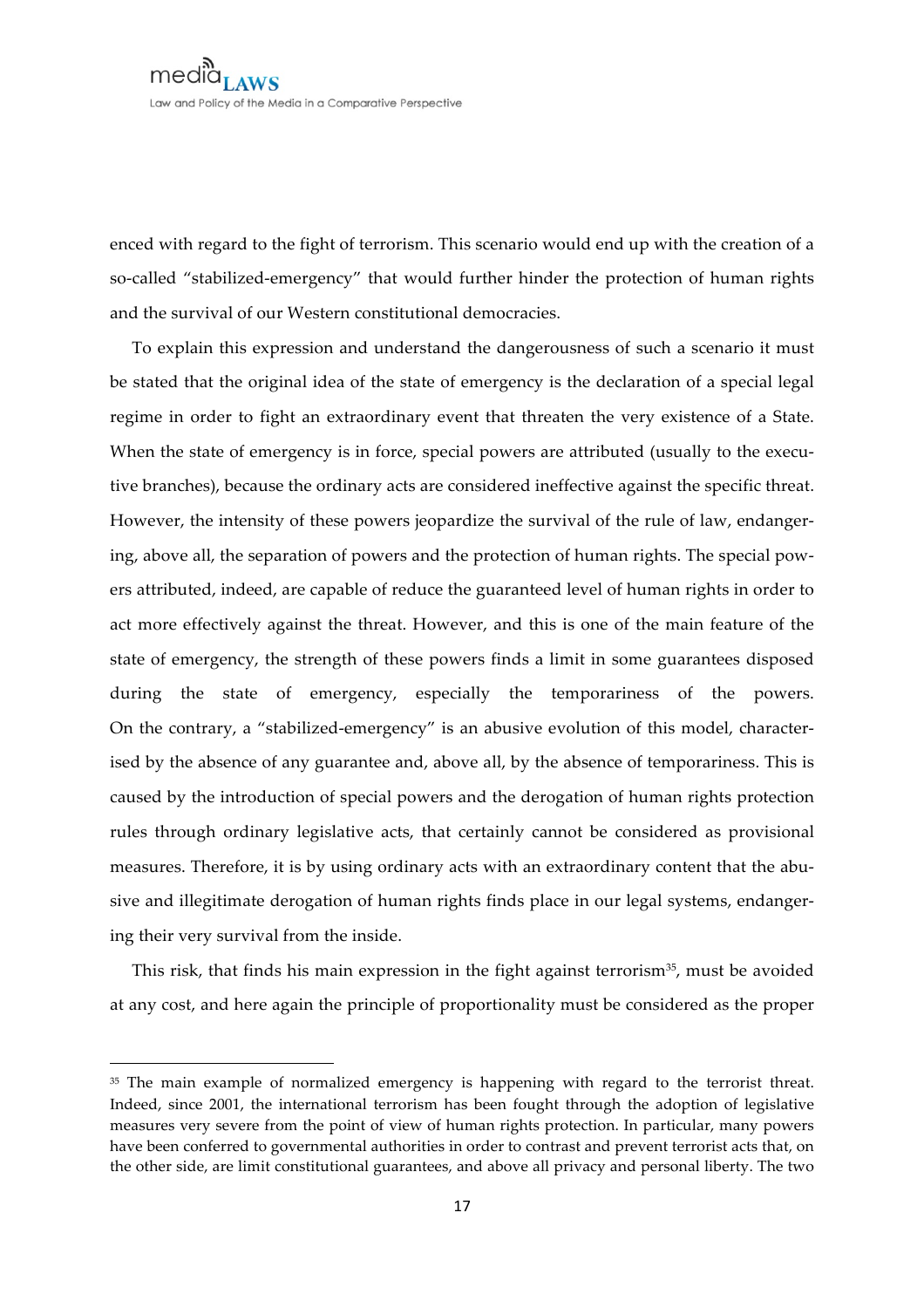solution. In particular, there are, at least, two ways that will probably results in a normalized emergency "declared" to fight cyber threats. The first hypothesis would be realized whether a legislator decides to act against cyber threats but not applying the principle of proportionality, thus enacting a draconian legislation. This measure would probably be able to fight cyber threats but the cost in terms of human rights would be excessive. What is suggested here is to act in an anticipatory way, but without disregarding citizens' rights and the principle of proportionality. In other words, to act against cyber threats seems now a real need. However, the legislator must not act guided by preventive and irrational panic<sup>36</sup> but using a rational approach.

On the contrary, the second hypothesis follows from the decision not to adopt new legislative measures against cyber threats. That could clear the way to a dramatic cyber-attack that would cause many human deaths and/or relevant physical destructions. This scenario (that, in reality, is considered strongly unreasonable and unrealistic by some authors $37$ ) would spread panic through the population and the government would probably react with the introduction of strong cybersecurity acts. In the aftermath of this cybernetic 9/11, there would not be the proper reflection and discussion and the impact on human rights would be enormous because of the diffused feeling of fear and the need of security. The legal consequences would therefore be incredibly similar to those followed to the New York and Washington attacks<sup>38</sup>. To avoid these consequences it is necessary to act before a such violent cyber-attack happens, adopting a cybersecurity policy in accordance with the principle of proportionality.

<u> 1989 - Andrea Santa Alemania, amerikana amerikana amerikana amerikana amerikana amerikana amerikana amerikan</u>

stronger examples of this kind of legislative practice are the US Patriot Act and the European Data Retention Directive.

<sup>36</sup> V.K. SINGHAL, *Cyberterrorism: An Overview*, available at http://papers.ssrn.com/sol3/papers.cfm?abstract\_id=2427059, p. 11

<sup>37</sup> *Ivi,* p. 7, where the author considers the "Digital Pearl Harbor" nothing but an irrealistic scenario <sup>38</sup> In the same direction see also G.R. LUCAS, *Privacy, Anonymity, and Cyber Security*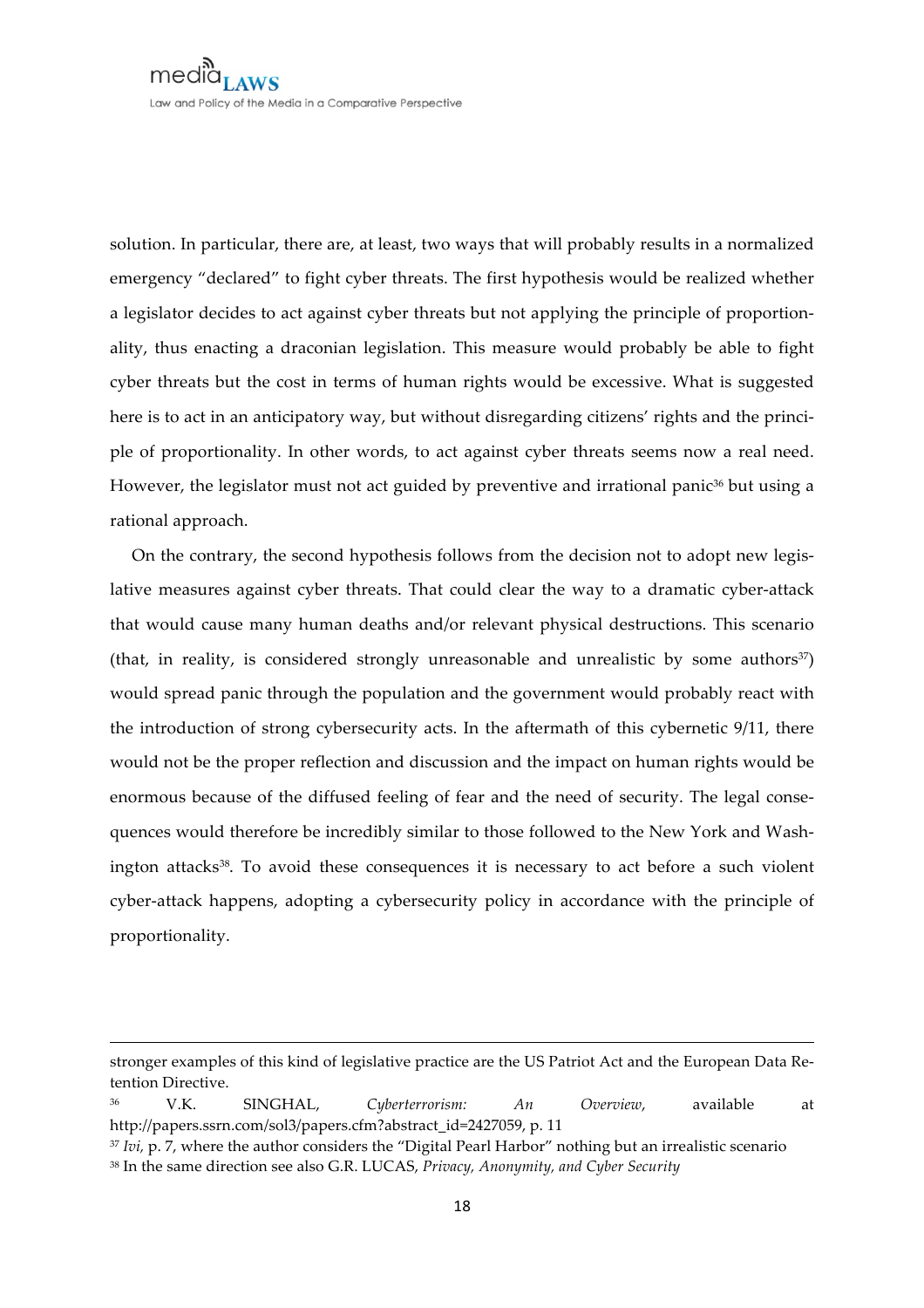media. Law and Policy of the Media in a Comparative Perspective

#### 6. *The principle of proportionality: how and when*

<u> 1989 - Johann Stein, fransk politik (d. 1989)</u>

Moving to the analysis of the principle of proportionality, it is now necessary to understand how it works and when it must be applied.

The good news for scholars studying cyber threats from the perspective of their interrelation with human rights, is that they can count on the broad number of legislative acts, judicial decisions and opinions of scholars on the relationship between terrorism and human rights. Indeed, even if many differences exist, terrorism and cyber threats can be considered similar for certain elements. In particular, they both can be studied as phenomena that threaten the lifestyle ensured by Western democracies. Therefore, the fight of Islamic terrorism can be exploited as a (bad) model and, considering all the differences, to understand how cyber threats must be regulated and how the principle of proportionality must be applied.

As said above, terrorism has been fought mainly with legislative acts able to derogate to human rights protection to a strong degree. For example, in crafting the US Patriot Act<sup>39</sup> and the Data Retention Directive<sup>40</sup>, the American and European legislators did not consider at all the principle of proportionality, only aiming at reaching security and relieving citizens. The adopted acts were definitely abusive and disproportionate, restricting the protection of human rights beyond any reasonable possibility.

On the contrary, the judiciary (both at national and international level) started very soon to consider and apply the principle of proportionality in order to show the excessive burden

<sup>39</sup> Uniting and Strengthening America by Providing Appropriate Tools Required to Intercept and Obstruct Terrorism Act of 2001 - USA-PATRIOT Act of 2001, Pub. L. No. 107-56, § 218, 115 Stat. 272, 288- 90 (2001)

<sup>40</sup> DIRECTIVE 2006/24/EC OF THE EUROPEAN PARLIAMENT AND OF THE COUNCIL of 15 March 2006 on the retention of data generated or processed in connection with the provision of publicly available electronic communications services or of public communications networks and amending Directive 2002/58/EC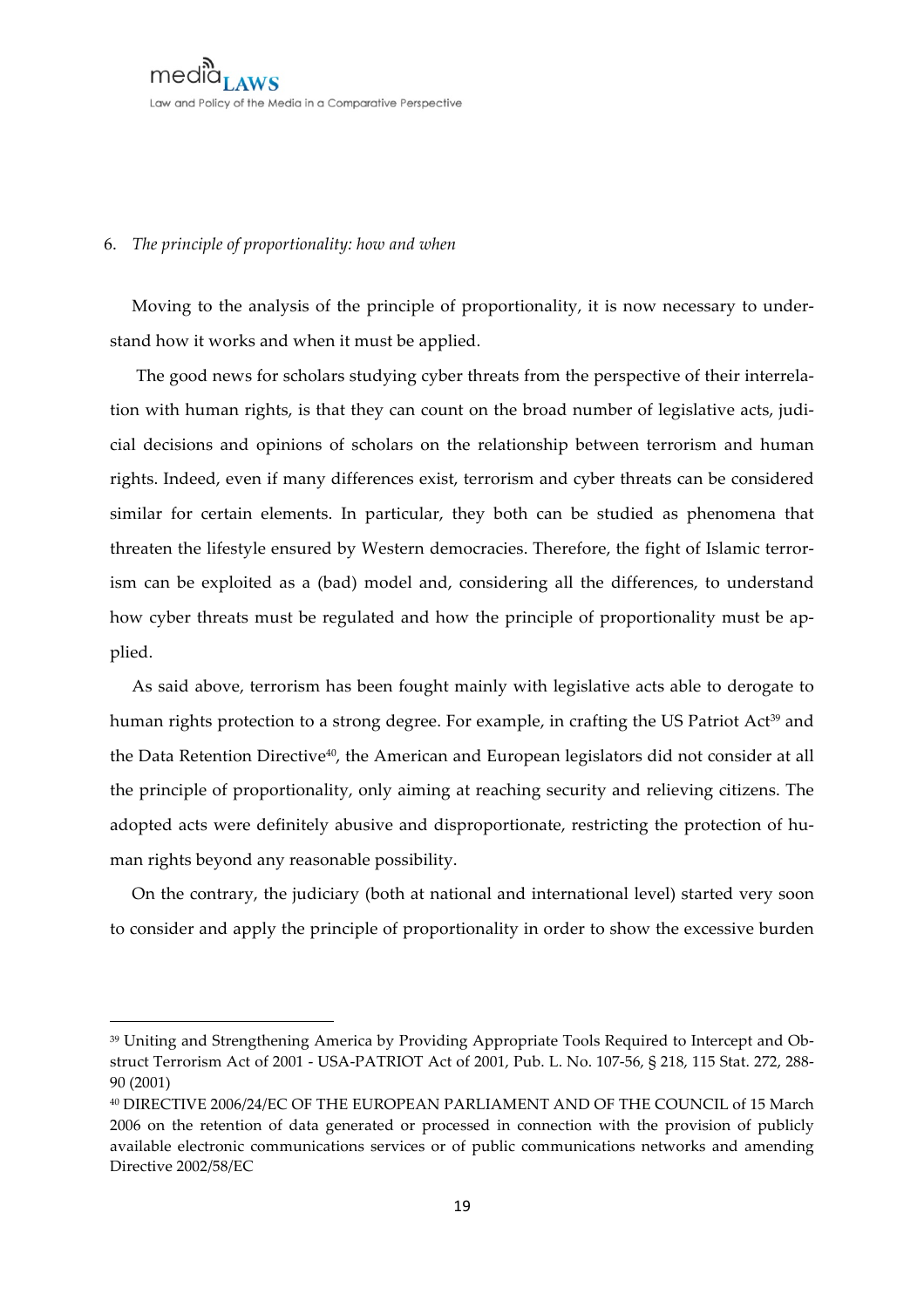on human rights of almost all the measures adopted to fight terrorism<sup>41</sup>. However, the work of the courts has often had very limited practical effects<sup>42</sup>. Therefore, as it would be showed later on, it is necessary to consider the principle of proportionality already during the crafting of the policy, at the legislative level.

To analyze cyber threats today, an historical period in which cyber threats do exist, but have not shown yet their complete negative impact on our societies<sup>43</sup>, offers important opportunities. Firstly, it is possible to exploit the example of terrorism in order to avoid committing the same mistakes. Secondly, it is possible to act in advance, ahead of the verification of catastrophic cyber-attacks, trying to impede these events to happen and, at the same time, avoiding to legislate in a period of general fear (such it would be – and was in the case of terrorism – after a national tragedy).

Therefore, a first teaching of the disastrous example of the fight of terrorism, is the necessity to respect the principle of proportionality since the legislative stage, and not only at the judicial one, in order to avoid the very creation of an abusive measure. Indeed, even if someone could argue that there would always be the chance for the judiciary to improve the wrong equilibrium established at a legislative level, the truth is quite different. As demonstrated by many decisions of the CJEU (the same situation is observable in the United States with reference to the practice of the Supreme Court<sup>44</sup>), they often end up as having few practical effects, only reaffirming the correct balancing at a theoretical level.

<sup>41</sup> Apart from the European judgments, that would partially be considered in this paper, it is possible to understand the tendency of the judiciary studying some Supreme Court's judgments. See, among others, *Rasul v. Bush*, 542 U.S. 466 (2004); *Rumsfeld v. Padilla*, 542 U.S. 426 (2004); *Hamdi v. Rumsfeld*, 542 U.S. 507 (2004); *Hamdan v. Rumsfeld*, 548 U.S. 557 (2006)

<sup>42</sup> See, for example, note 44

<sup>43</sup> Remember that cyber threats are still at the beginning of their development and we have not experimented yet the most dangerous hypotheses of cyber attacks, especially as regard cyberwarfare and cyberterrorism.

<sup>44</sup> See for example *United States v. Jones*, 565 US \_ (2012). In particular, in *Jones*, the Supreme Court clarified (especially in the concurring opinion of justice Sotomayor) that, in the digital era, a Fourth Amendment search occurs whenever the government violates a subjective expectation of privacy, that occurs also when the collection of metadata is at stake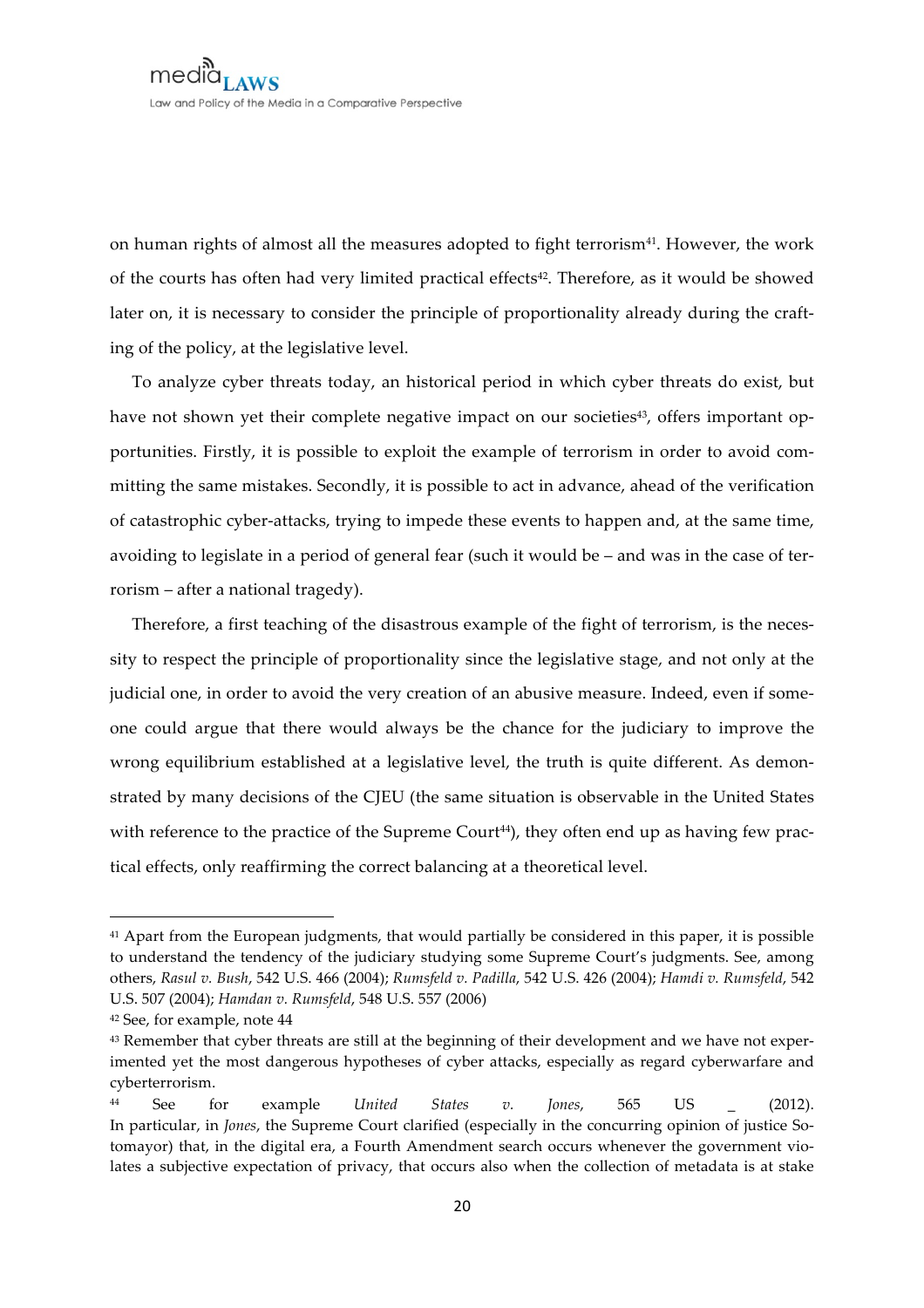Being clear the stage when the principle of proportionality should be applied, it is now possible to move to the 2014 *Digital Rights Ireland* judgment<sup>45</sup>, necessary to understand how this principle must be applied in practice.

With this decision, that continued a previous tendency started with the 2008 *Kadi* decision<sup>46</sup>, the CJEU invalidated in toto the Data Retention Directive, that we have already seen as one of the most vivid example of normalized emergency, because of the excessive burden it posed on human rights<sup>47</sup>. In other words, since the Directive 2006/24/CE did not establish a correct equilibrium while balancing security and liberties, it was disproportionate and, thus, illegitimate.

The importance of this decisions lies in the fact that the Court did not annul the Directive simply because it was hindering the protection of human rights and liberties, but because the burden was excessive in relation with the advantage in terms of security. In other words, the Directive had to be invalidated because it was based on a wrong balancing of values, and not simply because it reduced human rights protection.

<u> 1989 - Andrea Santa Alemania, amerikana amerikana amerikana amerikana amerikana amerikana amerikana amerikan</u>

For an European example of weak practical effects see later for the case of *Digital Rights Ireland*

<sup>(</sup>See also *United States v. Jones*, in *Oyez*, https://www.oyez.org/cases/2011/10-1259). Therefore, the governmental program of mass surveillance had to be considered as covered by the Fourth Amendment, even if collecting only metadata. However, as regard the weak practical effects of the courts' decisions, during their attempts to reduce the burden on human rights of unreasonable legislative acts, the same FISC denied the influence of *Jones* over the metadata collection programs with an interpretation of the Fourth Amendment incredibly opportunistic (not to say illegitimate) (See *Memorandum, In re Application of the Federal Bureau of Investigation for an Order Requiring the Production of Tangible Things from [re*dacted], No. BR 13-158, https://www.aclu.org/files/assets/2013.10.11 fisa court memorandum.pdf), thus basically eliminating every influence of the Supreme Court's decision over governmental programs.

<sup>45</sup> Court of Justice, judgment 8 April 2014, joined cases C-293/12 e C-594/12, *Digital Rights Irelands* For an excellent analysis see also VEDASCHI A., LUBELLO V., *Data Retention and its Implications for the Fundamental Right to Privacy*, in *Tilburg Law Review*, 20 (2015) 14-34; FABBRINI F., *Human Rights in the Digital Age: The European Court of Justice Ruling in the Data Retention Case and Its Lessons for Privacy and Surveillance in the United States*, in *Harvard Human Rights Journal*, Vol. 28, 2015

<sup>46</sup> Court of Justice, judgment 3 September 2008, joined cases C-402/05 P e C-415/05 P, *Yassin Abdullah Kadi and Al Barakaat International Foundation v. Council of the European Union and European Commission* <sup>47</sup> In particular, the complaint was based on the alleged violation of articles 7, 8 and 11 of the Charter of Fundamental Rights of the European Union, which respectively protect the right to private and family life, the right to personal data and the right to freedom of expression and information.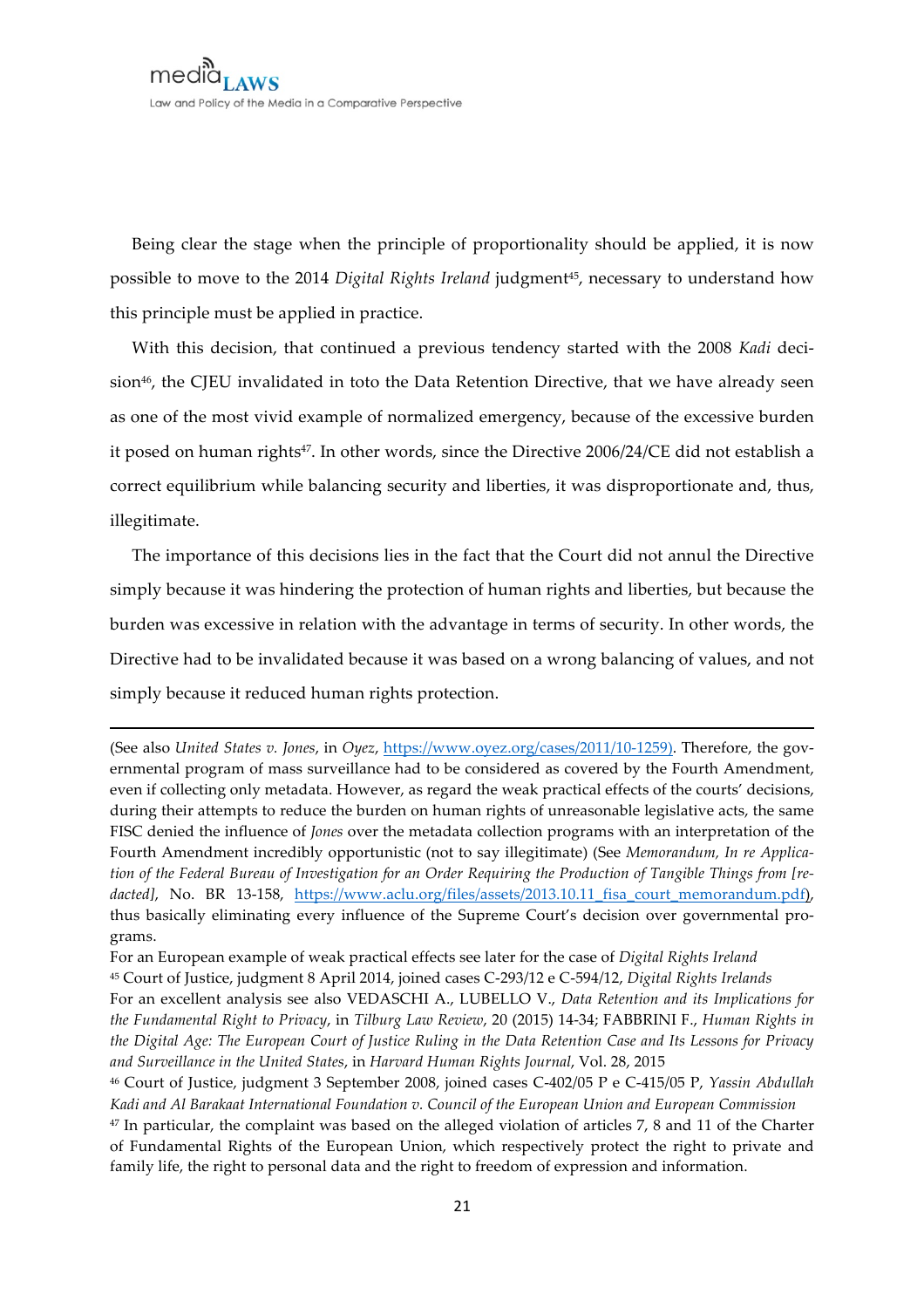The CJEU recognized the existence of an objective of general interest, since the Directive's aim was to fight international terrorism in order to maintain international peace and security<sup>48</sup>, but that objective could be pursued only respecting the principle of proportionality. Therefore, the CJEU did not deny the seriousness of international terrorism, nor the necessity to fight it with strong measures that could also partially reduce human rights. However, proportionality had to be respected between security and liberties. In the case of the Data Retention Directive, proportionality had not been respected in crafting the measure, because it imposed an excessive burden on human rights, unnecessary to the aim of fighting terrorism. Thus, it had to be annulled.

It is worth noticing that the Court did not act only considering conceptual and theoretical constitutional principle (i.e. the principle of proportionality as a general principle that should be applied), but also considered European legal norms. In particular, article 52, par. 1 of the Charter of Fundamental Rights of the European Union<sup>49</sup> (Charter) states that "[s]ubject to the principle of proportionality, limitations may be made only if they are necessary and genuinely meet objectives of general interest recognised by the Union"50. Therefore, the principle of proportionality is required by the same Charter that constitutes, now, primary EU law, having the same legal value as the Treaties<sup>51</sup>. Thus, the Charter, and the enshrined principle of proportionality, must be respected also from a strictly legal point of view, in the European

<sup>&</sup>lt;u> 1989 - Johann Stein, fransk politik (d. 1989)</u> <sup>48</sup> Digital Rights Ireland, par. 41-42

<sup>49</sup> Available at http://www.europarl.europa.eu/charter/pdf/text\_en.pdf

<sup>50</sup> The complete first paragraph, article 52 states that "Any limitation on the exercise of the rights and freedoms recognised by this Charter must be provided for by law and respect the essence of those rights and freedoms. Subject to the principle of proportionality, limitations may be made only if they are necessary and genuinely meet objectives of general interest recognised by the Union or the need to protect the rights and freedoms of others."

<sup>51</sup> The Charter became legally binding and obteined this legal force thanks to the Lisbon Treaty. In particular, art. 6(1) TEU states that "The Union recognises the rights, freedoms and principles set out in the Charter of Fundamental Rights of the European Union of 7 December 2000, as adapted at Strasbourg, on 12 December 2007, which shall have the same legal value as the Treaties."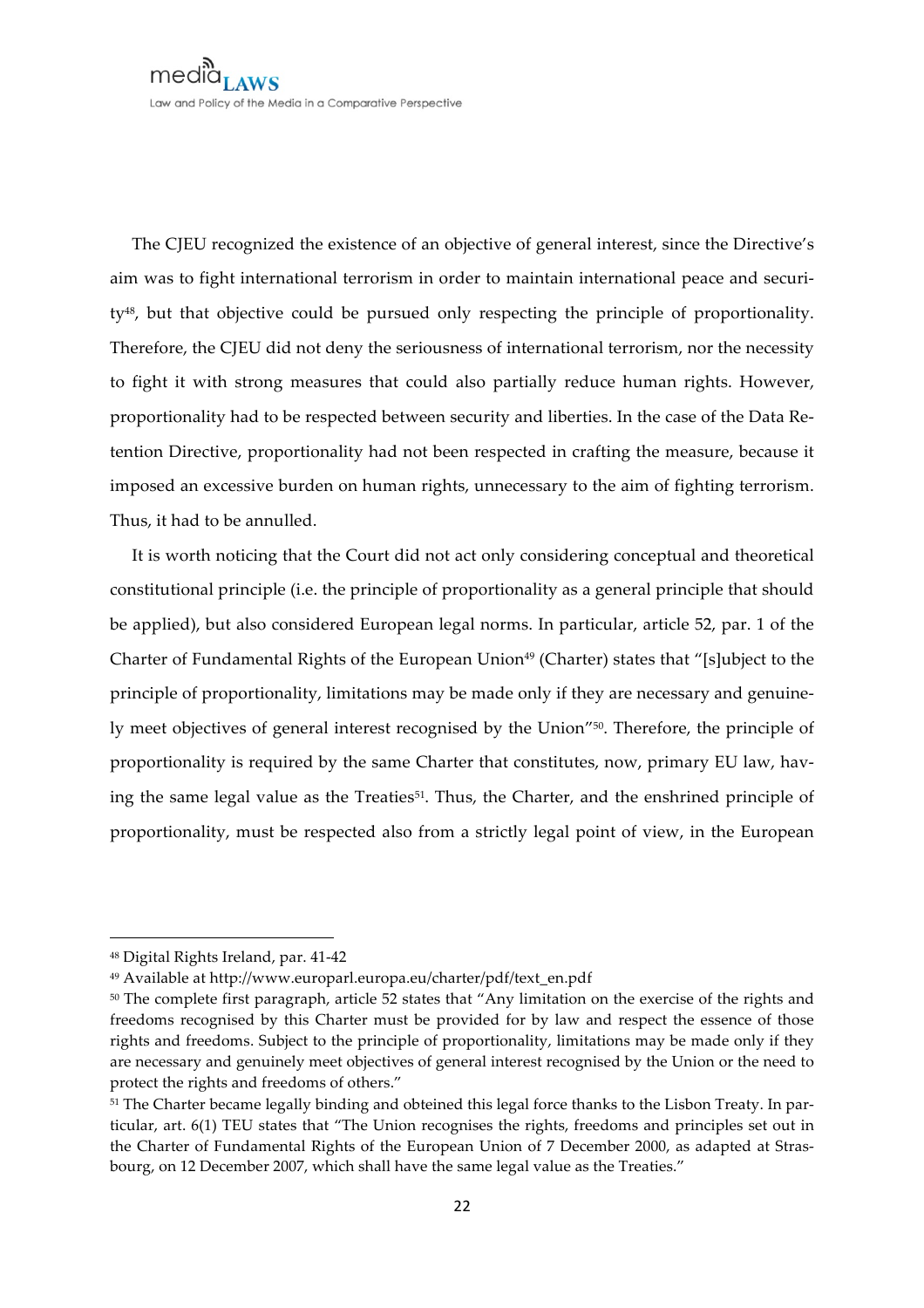(and, consequently, national) legislations<sup>52</sup>. Indeed, as primary EU law, the Charter is a real "parameter for examining the validity of secondary EU legislation and national measures"<sup>53</sup>.

However, and this can work also as an evidence of the weak practical effects of courts' decisions, the shiny reasoning of the European Court of Justice in *Digital Rights Ireland* risks to be outdated by the practice. Indeed, firstly, to the annulment of the European Directive did not follow automatically the invalidity and annulment of all the national implementing acts54. As a consequence, all the national legislations implementing the (now void) Directive are still in force in national legal systems. This created, together with a situation of legal invalidity, also negative practical effects, because the Internet Service Providers (ISPs) are not well aware of their obligations. Indeed, according to national laws they have to bear some high costs and burdens in order to retain some categories of personal data, an operation that risk to be illegitimate under European Law<sup>55</sup>. In addition, and what is even worse, new legislative acts have been enacted after the 2014 judgment, showing a complete disregard of the CJEU's decision and principles. Indeed, the new French law on wiretapping and data retention provides even stronger hindrances to the protection of privacy than the act issued to implement the Data Retention Directive. Moreover, even the European legislator has recently adopted a new act, the PNR Directive, able to damage data protection for all the European citizens, no matter a link with terrorism, in open contrast with Digital Rights Ireland's principles<sup>56</sup>.

<sup>52</sup> To understand how the CJEU applies the principle of proportionality as enshrined in art. 52 of the Charter see for example par. 38ss. of *Digital Rights Ireland*

<sup>53</sup> http://www.europarl.europa.eu/atyourservice/en/displayFtu.html?ftuId=FTU\_1.1.6.html

<sup>54</sup> See also L. MARIN, *The Fate of the Data Retention Directive: About Mass Surveillance and Fundamental Rights in the EU Legal Order* in T. Konstatinides, V. Mitsilegas, M. Bergstrom, *Research Handbook on European Criminal Law*, 2016 (forthcoming), p. 12 ss

<sup>55</sup> I. GENNA, *Data retention, effetti anche in Italia dopo il caso Olanda?* in *corrierecomunicazioni.it*, http://www.corrierecomunicazioni.it/ict-law/33157\_data-retention-effetti-anche-in-italia-dopo-il-casoolanda.htm (ultimo accesso il: 23/09/2016)

<sup>56</sup> Recall par. 58 of Digital Rights Ireland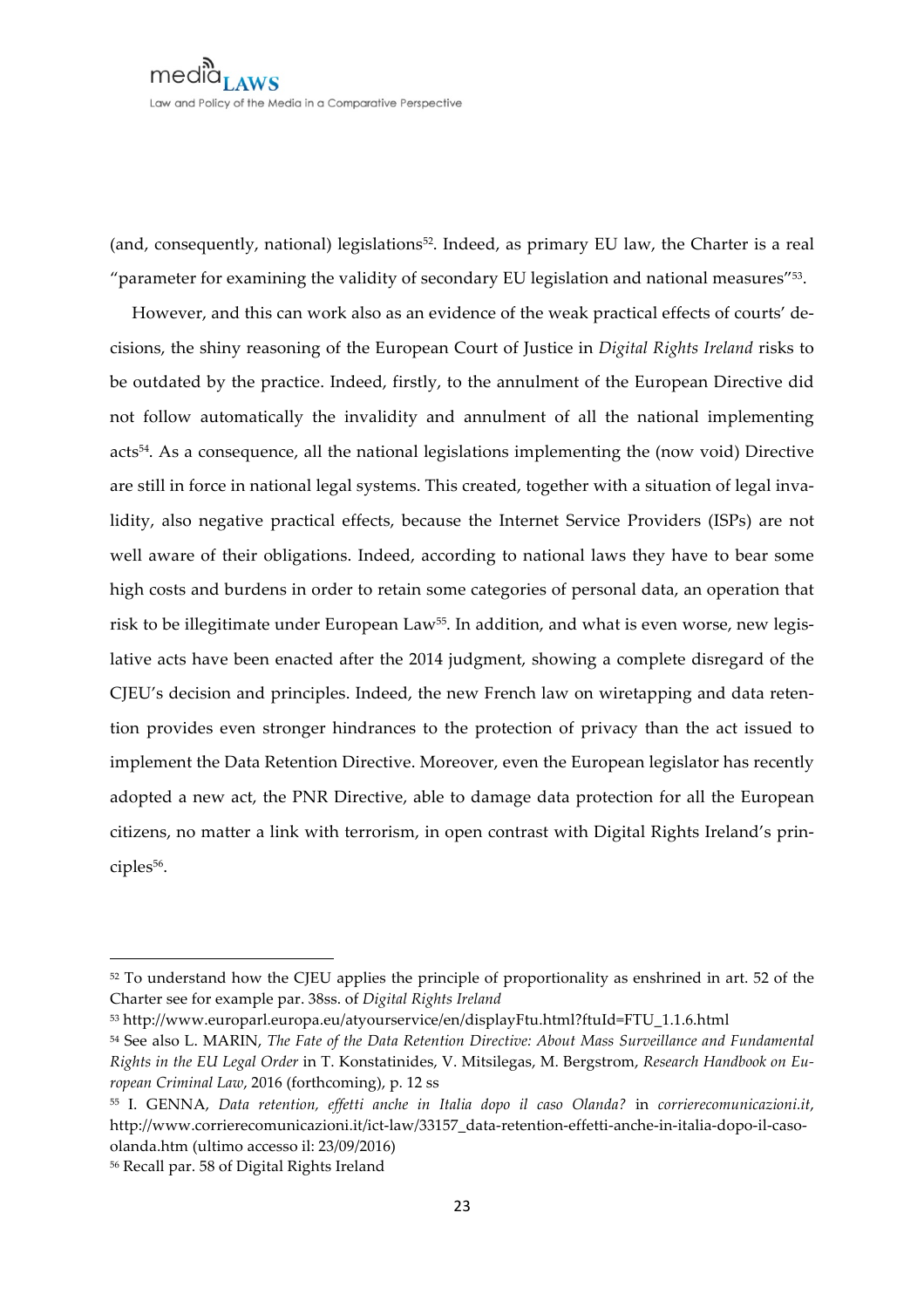This example is fundamental to our purposes because it shows how the principle of proportionality must work and it also confirm the thesis that it should be applied since the legislative stage, risking the reestablishment of proportionality at a judicial level to be ineffective. What is necessary, then, is to apply the lesson from the European Court of Justice also to cyber threats. As clarified from the very beginning of this paper, cyber threats constitute, even being at the beginning of their development, a clear threat to national security and to the enjoyment of constitutional rights and liberties. Therefore, the fight of cyber threats can certainly be considered as an objective of general interest. In other words, the fight to cyber threats deserves to be reached, even at cost of partially reducing the protection of human rights. However, the principle of proportionality, between the exigency of security and the protection of rights and liberties, must be respected.

In the case of an hypothetical measure against cyber threats, the two groups of compared values would be, on one side, those protected by the cybersecurity act (and, therefore, those endangered by cyber intrusions) and, on the other side, those damaged by the same measure. In particular, the values protected by such an act would be national security, the right to life, the right to privacy, the economic wealth and the intellectual and industrial property right. On the other hand, however, the proposed act would hinder, at least, the right to privacy, the freedom of enterprise and the freedom to receive and communicate information<sup>57</sup>.

In this particular balancing, human rights, and especially the right to privacy, appear in both the side of the equation because of the particular relationship that has been showed between privacy, cyber threats and cybersecurity measures. Indeed, both cyber threats and the possible measures have a deep impact on human rights and, above all, on privacy and data protection. The consequence is that the correct equilibrium that would allow to legitimately fight cyber threats, would be found in that point where the burden on human rights is at its minimum.

<sup>57</sup> As clarified in *Sabam*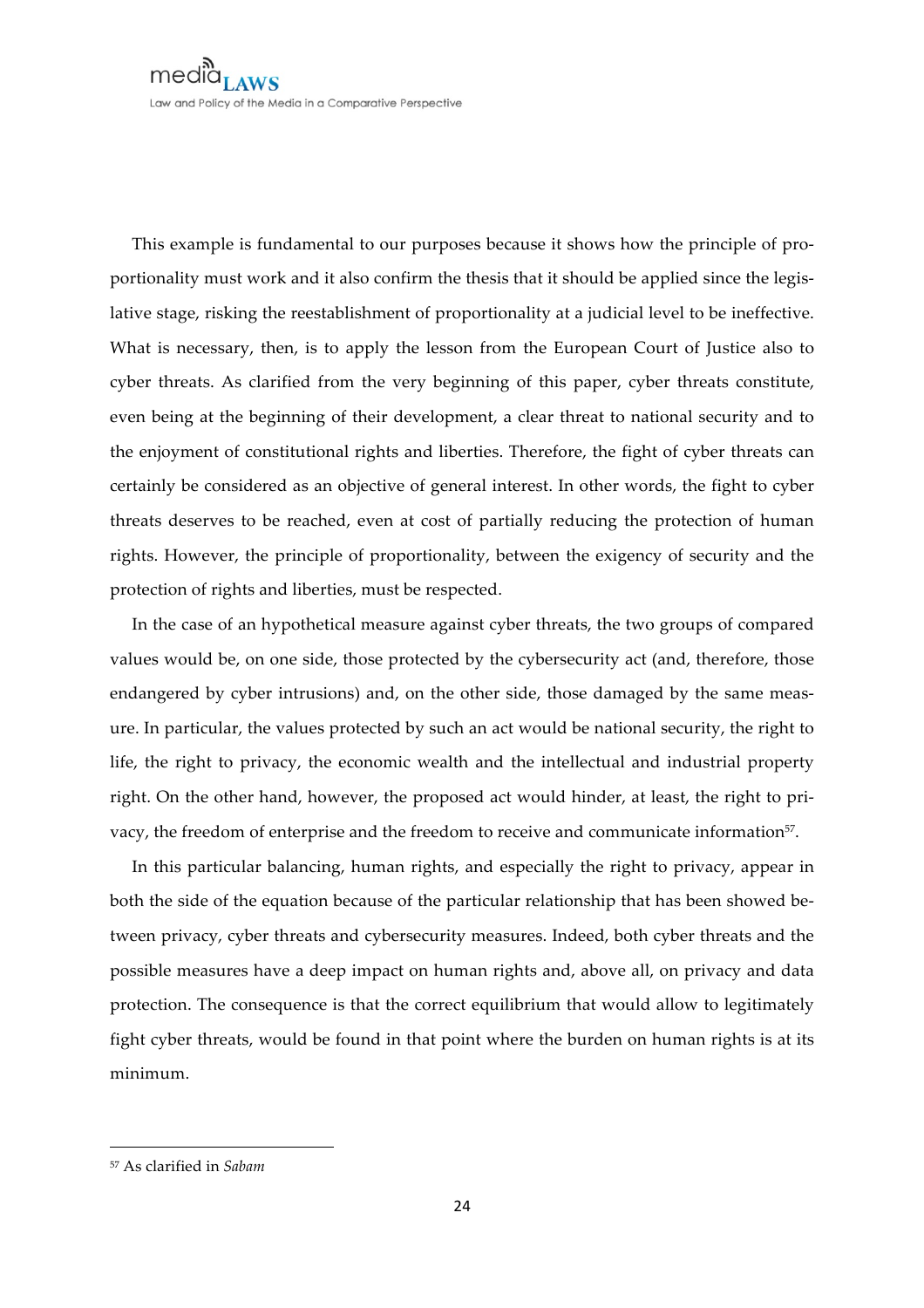$med^{\tiny{\textcolor{blue}{\textcolor{blue}{\textcolor{blue}{\textcolor{blue}{\textcolor{blue}{\textcolor{blue}{\textcolor{blue}{\textcolor{blue}{\textcolor{blue}{\textcolor{blue}{\textcolor{blue}{\textcolor{blue}{\textcolor{blue}{\textcolor{blue}{\textcolor{blue}{\textcolor{blue}{\textcolor{blue}{\textcolor{blue}{\textcolor{blue}{\textcolor{blue}{\textcolor{blue}{\textcolor{blue}{\textcolor{blue}{\textcolor{blue}{\textcolor{blue}{\textcolor{blue}{\textcolor{blue}{\textcolor{blue}{\textcolor{blue}{\textcolor{blue}{\textcolor{blue}{\textcolor{blue}{\textcolor{blue}{\textcolor{blue}{\textcolor{blue}{\textcolor{blue}{$ Law and Policy of the Media in a Comparative Perspective

## 7. *A practical application of the principle of proportionality in a case of cyber threats: the DPI again*

We can conclude our analysis on the interrelation between human rights, cyber threats and cybersecurity measures and the subsequent necessity to apply the principle of proportionality, coming back to the deep packet inspection and imagining how it should be crafted in a manner that could be considered respectful of proportionality.

The DPI, thanks to its capacity to filter all the packets of data transmitted on the net, can be very effective in order to reach cybersecurity, stopping cyber threats before they reach the target. However, it would be, at the same time, extremely burdensome for human rights protection.

Nevertheless, it is possible to establish some legislative precautions that would allow the measure under analysis to be still effective, and yet less problematic from the point of view of human rights. The presupposition would be the same of Digital Rights Ireland: find an equilibrium between human rights and security, without preferring one to the other<sup>58</sup>. To reach this aim it would be necessary to automate the process of scanning and filtering of the contents transmitted in order to eliminate the human intervention in the process. That could easily be obtained by using an algorithm<sup>59</sup>. In addition, it would be necessary to eliminate any kind of retention of the checked data. It must be especially avoided the retention of data concerning the totality of citizens with no link with situations that could give birth to criminal investigations $60$ . In addition, it would be possible to set up the algorithm so that it would analyze only the signatures of the packets, renouncing to a search based on keywords that would be more intrusive of citizens' private life. In this way both human intervention and the retention of data would be limited to the cases strictly necessary, namely when a ma-

<sup>58</sup> Indeed, it would be also mistakenly to totally prefer the protection of privacy over the defense from cyber threats. With regard to terrorism, this is the position of the so-called *purists*. See C. BASSU, *Terrorismo e costituzionalismo. Percorsi comparati,* p. 99

<sup>59</sup> S. MELE, *Privacy ed equilibri strategici nel cyberspazio*, p. 71

<sup>60</sup> This exigency has been already individuated by the CJEU. See *Digital Rights Ireland*, par. 58